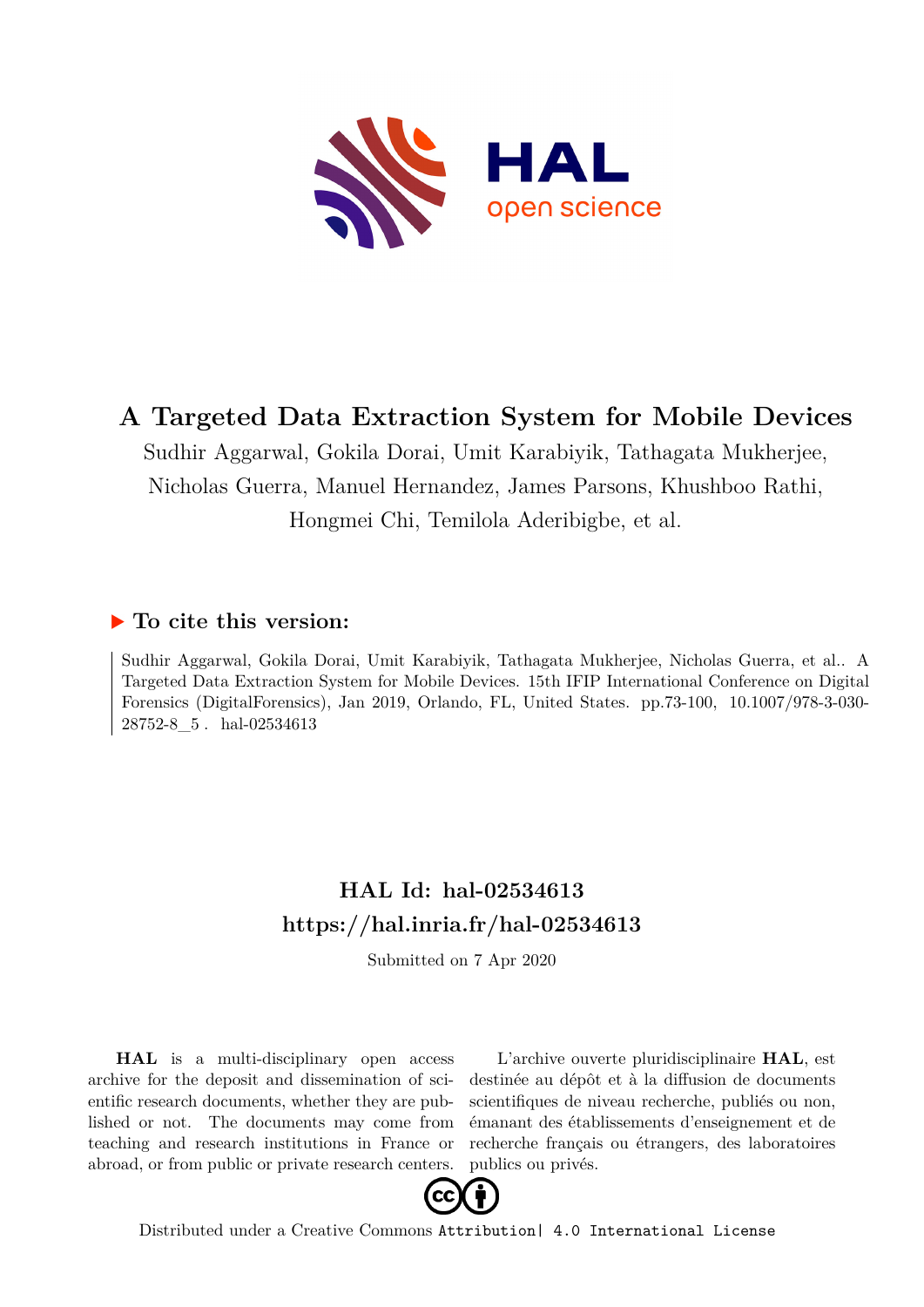## Chapter 5

## **A TARGETED DATA EXTRACTION SYSTEM FOR MOBILE DEVICES**

Sudhir Aggarwal, Gokila Dorai, Umit Karabiyik, Tathagata Mukherjee, Nicholas Guerra, Manuel Hernandez, James Parsons, Khushboo Rathi, Hongmei Chi, Temilola Aderibigbe and Rodney Wilson

**Abstract** Smartphones contain large amounts of data that are of significant interest in forensic investigations. In many situations, a smartphone owner may be willing to provide a forensic investigator with access to data under a documented consent agreement. However, for privacy or personal reasons, not all the smartphone data may be extracted for analysis. Courts have also opined that only data relevant to the investigation at hand may be extracted.

> This chapter describes the design and implementation of a targeted data extraction system for mobile devices. It assumes user consent and implements state-of-the-art filtering using machine learning techniques. The system can be used to identify and extract selected data from smartphones in real time at crime scenes. Experiments conducted with iOS and Android devices demonstrate the utility of the targeted data extraction system.

**Keywords:** Mobile devices, privacy, targeted data extraction, iOS, Android

## **1. Introduction**

Smartphones contain large amounts of data that are of significant interest in forensic investigations. However, these devices have in essence become personal data repositories and the privacy of their data is a serious concern. A landmark 2014 ruling by the U.S. Supreme Court in Riley v. California and subsequent rulings based on this case suggest that it may not be enough to obtain a warrant to conduct a search of a smartphone, but it may also be required to restrict the search to specific items on the device that relate to the crime being investigated. What is needed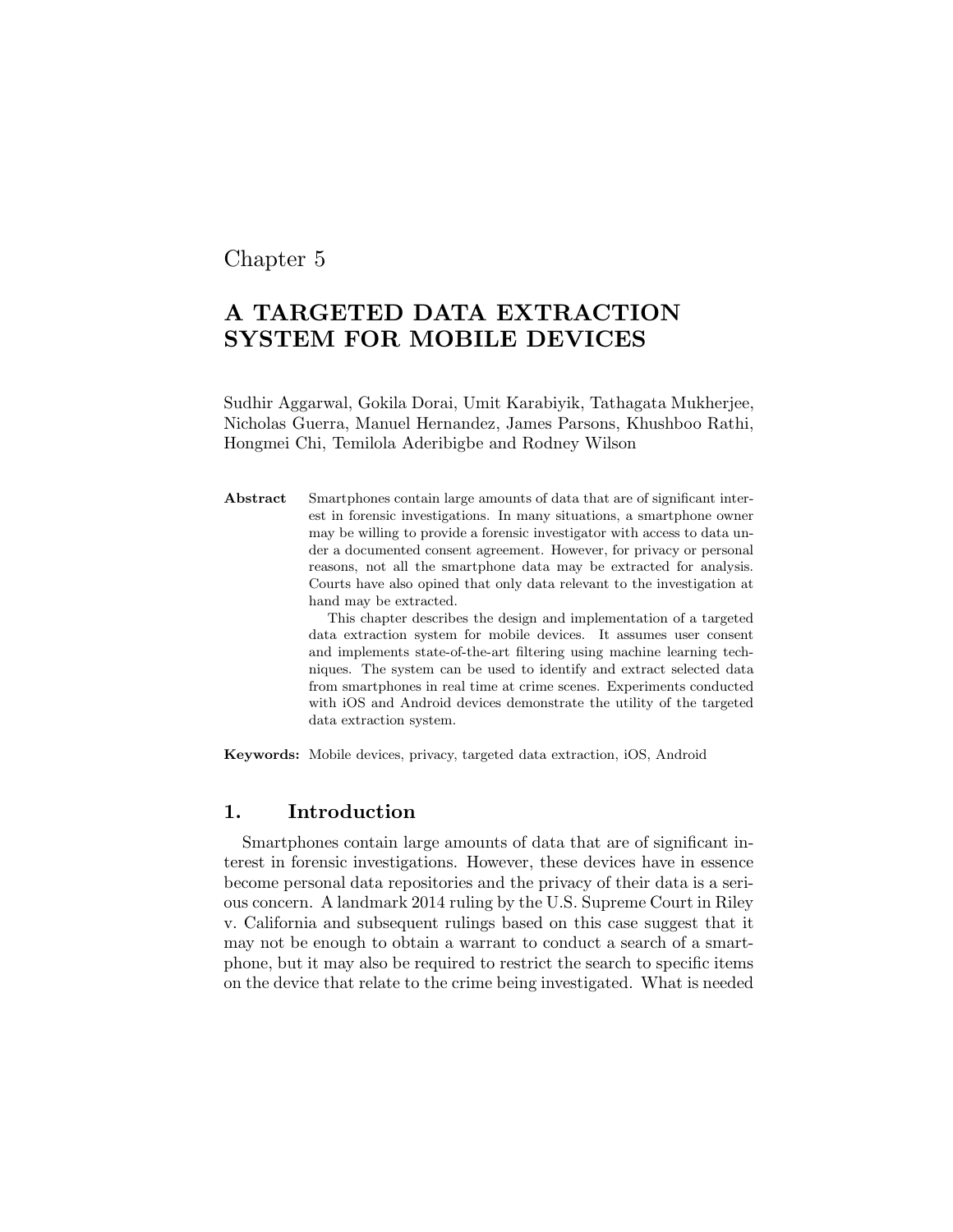is a forensically-sound system that can perform targeted (selective) data extraction under a documented consent agreement. Commercial tools such as Cellebrite UFED Physical Analyzer have great utility, but they do not support targeted data extraction.

This chapter describes the design and implementation of a prototype software system that supports targeted data extraction from iOS and Android devices in a forensically-sound manner. The system runs on a solid state drive connected to a laptop, which is connected to a mobile device of interest on which the targeted data extraction app is downloaded. Metadata and content filtering rules in the app support targeted data extraction under a consent agreement signed by the device owner. Metadata filtering rules enable data of specific types with relevant creation dates/times and locations to be extracted. Content-based filtering leverages machine learning to exclude non-relevant data and ensure that user data privacy is maintained. Forensic soundness is realized using the eDiscovery Reference Model [19] and dynamic/live analysis techniques drawn from network and cloud forensics [17, 26].

## **2. Related Work**

Several tools support full data acquisition from iOS and Android devices. Commercial tools include Cellebrite UFED Physical Analyzer, Paraben Electronic Evidence Examiner, Oxygen Forensic, AccessData Mobile Phone Examiner Plus, Microsystems XRY, Magnet Acquire and Blackbag Mobilyze. These tools attempt to acquire as much data as possible via logical and physical acquisitions. However, they do not support on-device or off-device selective methods for extracting only the data that is relevant to investigations.

Considerable research has focused on forensic data extraction and analysis. Some of this work deals with the extraction of specific types of artifacts from cloud drives and social networking applications [2, 4, 26]. Other research has been directed at general forensic data extraction techniques for mobile devices [14, 25]. Interested readers are referred to [23] and [28] for detailed discussions about iOS and Android device forensics, respectively.

The concept of "real-time triage" has become increasing important and there has been some work on building such systems [9, 27]. Another important aspect is data privacy in the context of digital forensics in general and mobile forensics in particular [3, 31].

Machine learning (see, e.g., [24]) and its applications have gained considerable attention in recent years. Deep learning (see, e.g., [20]) has been successfully applied in areas ranging from image recognition [18]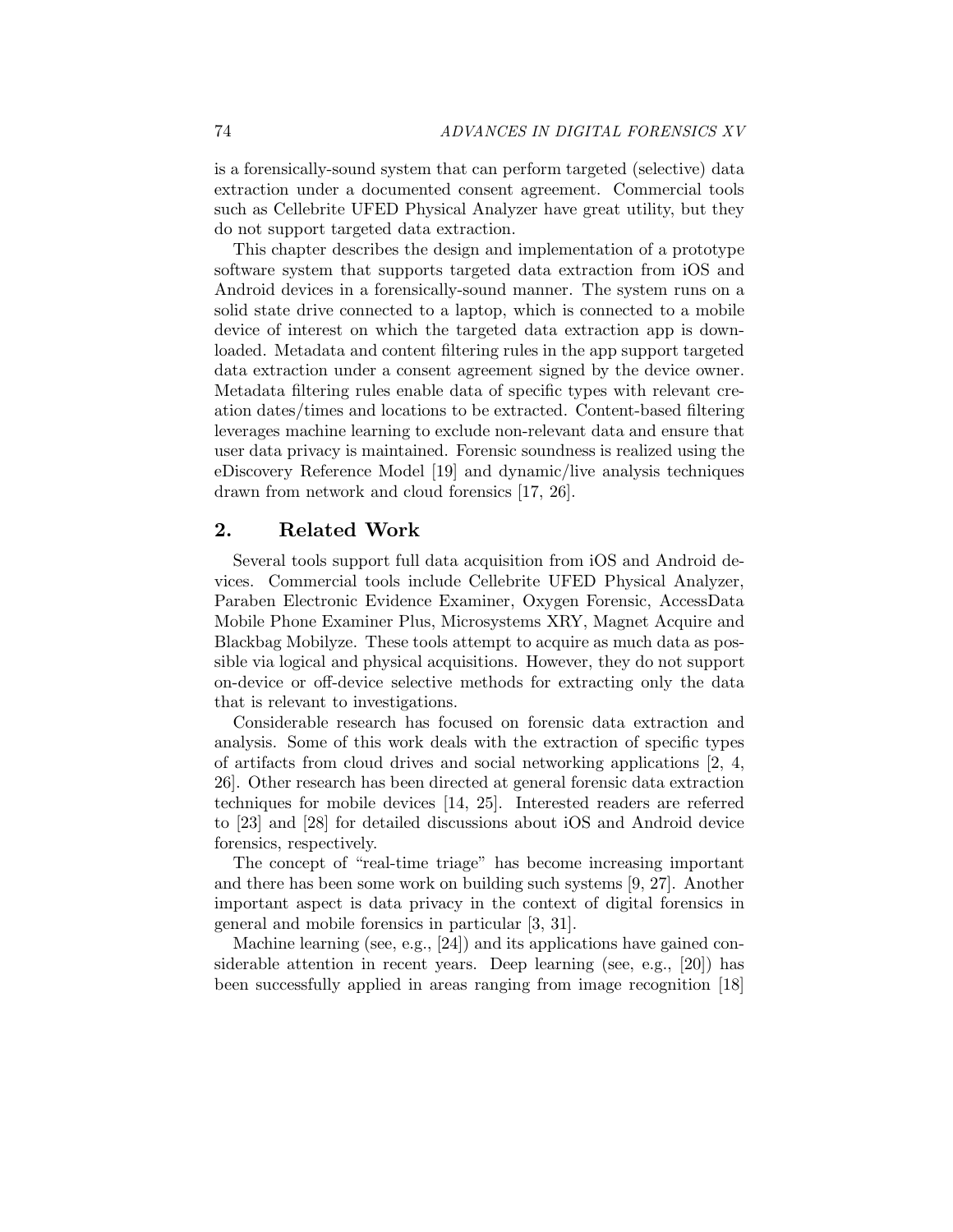to natural language translation [10]. Open-source frameworks such as Caffe [15], Theano [8] and TensorFlow [1] have been developed for implementing deep representational learning using neural networks. Stateof-the-art processors in modern smartphones make it feasible to perform image analysis and classification, including facial detection, using deep learning models such as Inception [33], Open NSFW [22] and MobileNet [13].

At this time, mobile device forensic tools are unable to perform ondevice targeted data extraction as described in this chapter. In fact, the available tools only extract images of device content and enable the images to be queried and analyzed in an off-device manner. Moreover, these tools do not have the ability to filter data using machine learning techniques.

## **3. System Overview**

The targeted data extraction system (TDES) for mobile devices has three components: (i) data identification system; (ii) data acquisition system; and (iii) data validation system.

**Data Identification System:** The data identification system is responsible for identifying the relevant files based on metadata and content. Input to the system is broadly driven by a consent form and is fine-tuned by the forensic investigator using a speciallydesigned user interface.

Smartphone data comes in a variety of types. The basic categories of smartphone data are photos (images), videos, messages and contact lists. Each category is associated with metadata that describes aspects of the data, such as time (when an image was placed on the device), location (where the image was taken) and sender and receiver (of text and multimedia messages).

Note that metadata is different from content. For example, a query based on a date range – "photos taken within the past week" – uses metadata about photos. However, a query for photos containing "weapons" would require content-based filtering. The data identification system incorporates state-of-the-art machine learning, natural language processing and data mining algorithms to perform content-based filtering.

**Data Acquisition System:** The data acquisition system interacts with the data identification system to retrieve targeted files from a smartphone in a forensically-sound manner. Data acqui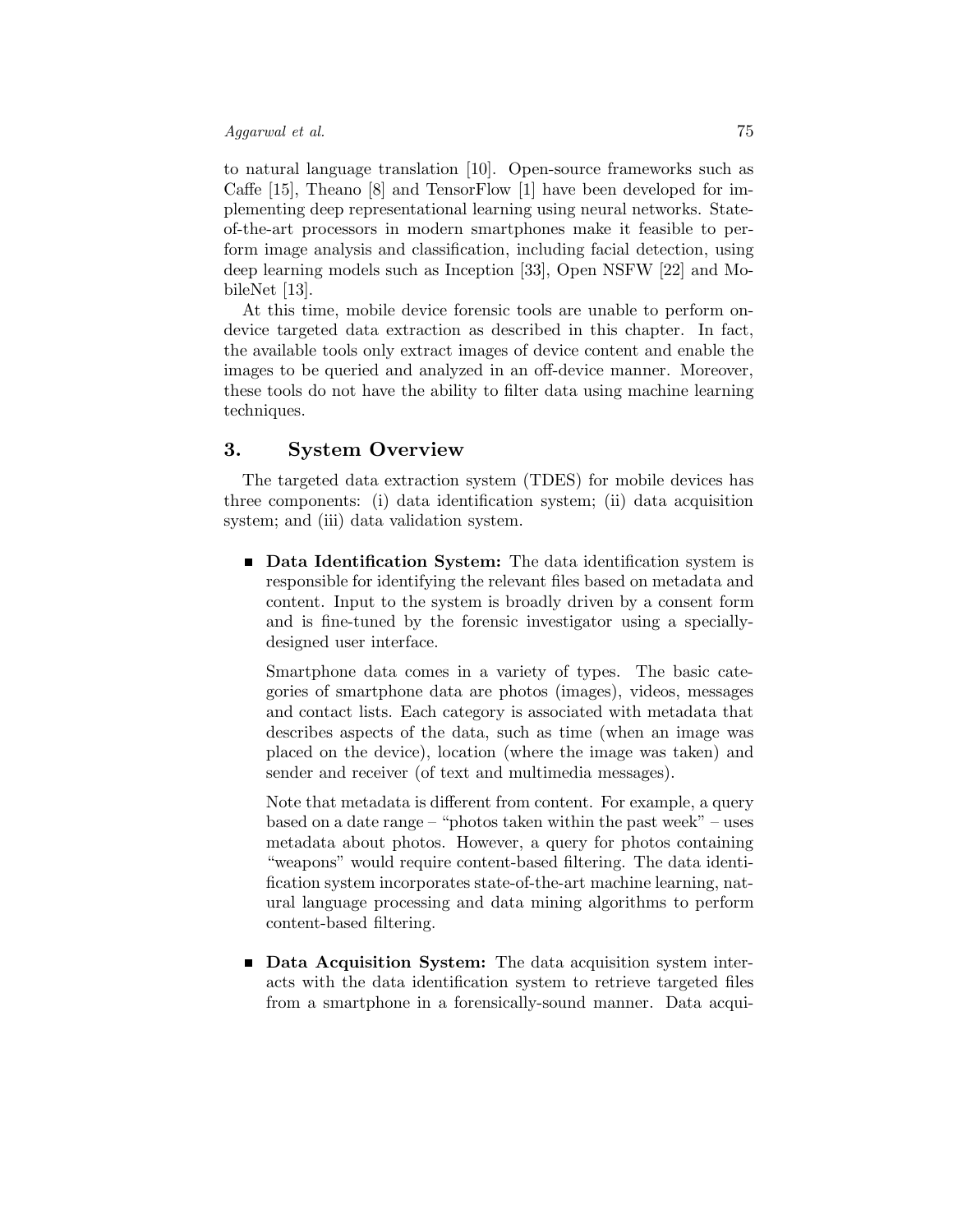sition corresponds to data collection; therefore, the data that is acquired is the desired evidence.

The data acquisition system incorporates two components: (i) TDES manager; and (ii) TDES app. The TDES manager is a system-on-chip that resides on a portable bootable drive. The manager boots up in Windows 10 when connected to a laptop or workstation. The target smartphone is connected to the same laptop or workstation in order to deploy the TDES app on the target smartphone. The user interface of the TDES app enables an investigator to provide input to the data identification system. Finally, the filtered data from the target phone is transferred to the TDES manager.

**Data Validation System:** The data validation system, which is  $\blacksquare$ integrated with the data identification and data acquisition systems, ensures that data is transferred in a forensically-sound manner. It performs appropriate hashing to insure data integrity. Additionally, it generates a log timeline that documents all the steps taken by the TDES system during "live analysis." Finally, the data validation system produces a report that documents the needs of the investigator (e.g., queries), the data analysis that was performed and the data that was selected.

The data identification and data acquisition systems are described together because their abstractions are closely coupled. Also, because the system only performs logical data extractions, it is assumed that relevant data is not stored in hidden or deleted files. Furthermore, the focus is on rapid targeted data extraction – how to define what data is to be extracted, how to ensure that data extraction is done in a forensicallysound manner and how to perform data extraction very rapidly.

## **4. Targeted Data Extraction**

In order to motivate the development of the model for targeted data extraction, it is instructive to present potential application scenarios. These scenarios, which were suggested by forensic investigators, involve instances where consent is natural and the ability to filter data would be very useful:

- A car accident where a bystander has taken photos or a video of the incident.
- A drug overdose incident where the victim's phone has information about drugs and drug dealers.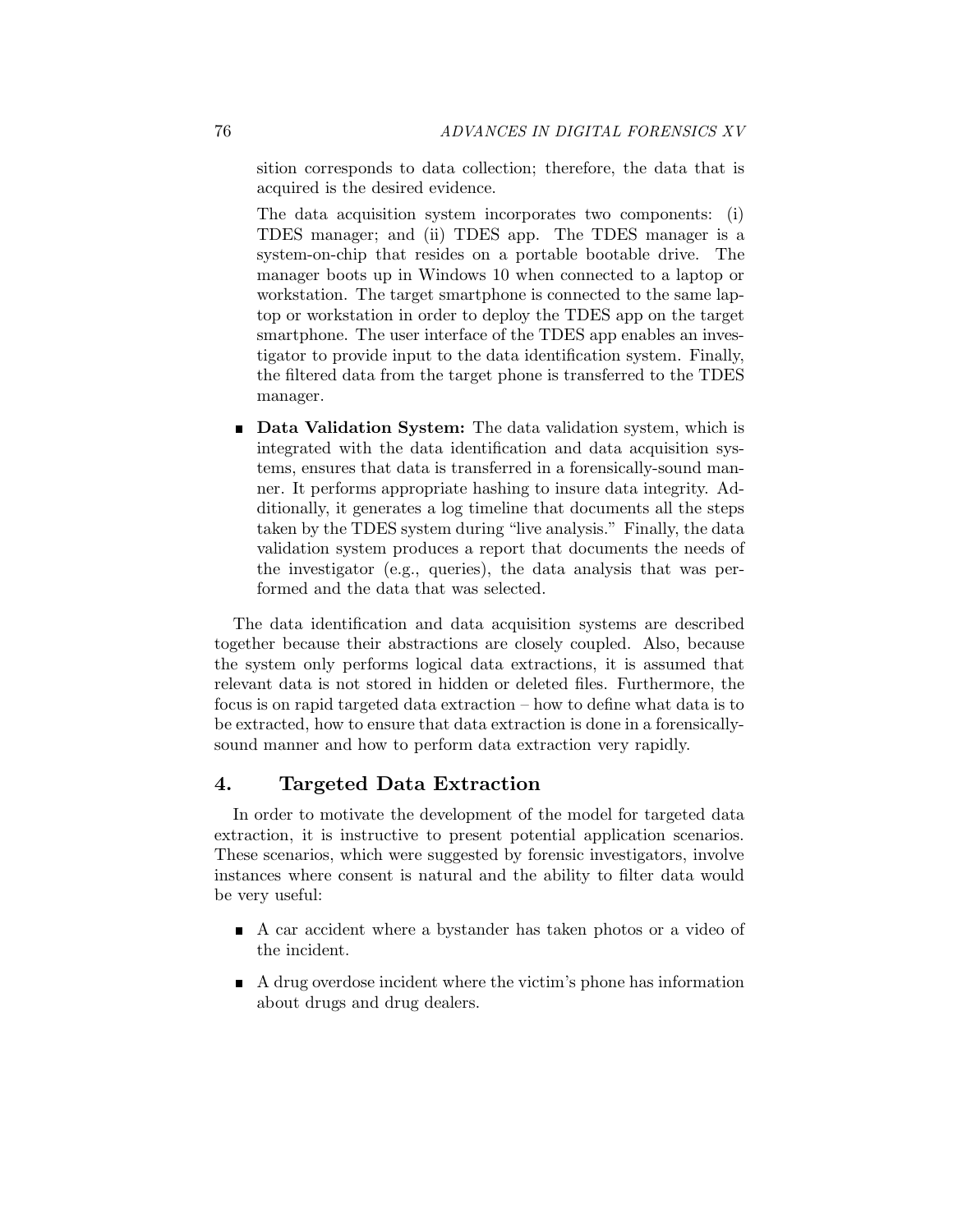- A suicide case where the victim's phone may contain relevant texts, email and photos.
- A domestic violence situation where the victim's phone has photos  $\blacksquare$ that document the physical abuse.
- A major incident where several individuals have captured videos and photos of the perpetrators, their weapons and their vehicles.

In several shooting incidents, bystanders and/or companions have recorded the events on their phones [30]. The Boston Marathon bombing case had a massive amount of digital evidence from multiple sources [32]. In these and many other incidents, automated selective data extraction would have been very useful.

Data of value in forensic investigations is classified as follows:

- **User-Created Data:** This includes contacts and address books, SMS messages, MMS messages, calendars, voice memos, notes, photographs, video/audio files, maps and location information, voice mail and stored files.
- **Internet-Related Data:** This includes browsing histories, email and social networking data.
- **Third-Party Application Data:** This includes messaging data (text, voice, video and pictures) from applications such as Facebook, WhatsApp and Skype.

As discussed above, the TDES app, which is deployed on the target device, is responsible for filtering and transferring the data to the TDES manager. This method of data extraction is called "on-device acquisition." In this type of acquisition, only the data that is filtered by the TDES app is transferred from the phone. No other data on the device is ever pushed to the TDES manager.

However, for some iPhone data types, it is not possible to selectively extract relevant data without "jailbreaking" the phone or using the iTunes backup system. Since jailbreaking is not employed in this work, the only option is to use the iTunes backup system. Selective data extraction from iTunes is referred to as "backup acquisition." In backup acquisition, all the available data from the iTunes backup is moved to the TDES manager, which extracts the relevant data and deletes the backup after the extraction is completed.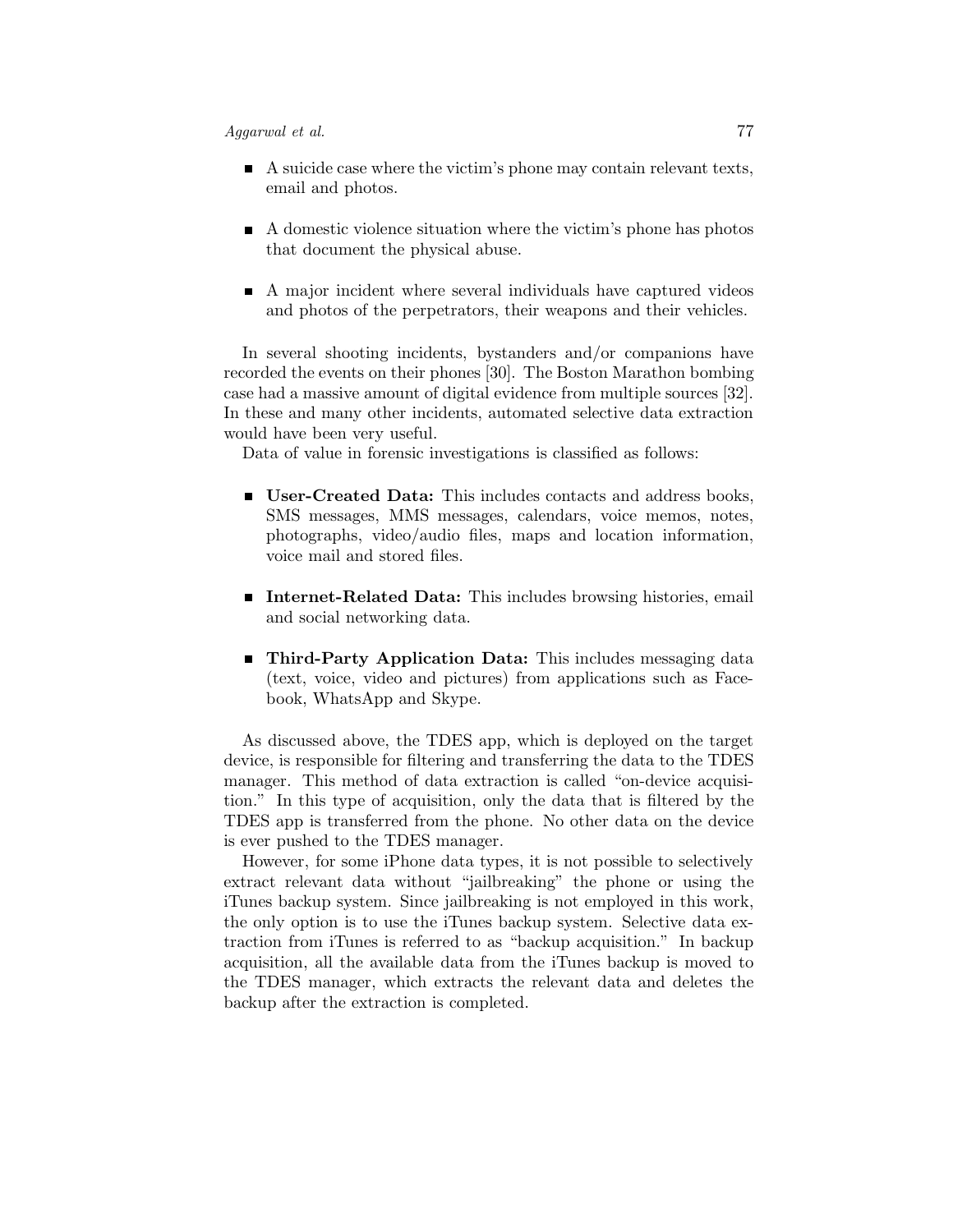| Data Category     | Metadata Type   | iOS              | Android          |
|-------------------|-----------------|------------------|------------------|
|                   |                 |                  |                  |
| Photos            | Date and time   | Yes              | Yes              |
| Photos            | Location        | Yes              | Yes              |
| Photos            | Album type      | Yes              | Yes              |
| <b>Videos</b>     | Date and time   | <b>Yes</b>       | Yes              |
| Videos            | Location        | Yes              | Yes              |
| Contacts          | Name            | Yes              | Yes              |
| Contacts          | Number          | Yes              | Yes              |
| Contacts          | Area code       | Yes              | Yes              |
| Contacts          | Email           | Yes              | Yes              |
| Calendar Events   | Date            | Yes              | Yes              |
| Reminders         | Date            | Yes              | Yes              |
| Photos            | Third-party app | No               | Yes              |
| Messages/SMS/MMS  | Date and time   | No               | Yes              |
| Messages/SMS/MMS  | Contact number  | No               | Yes              |
| Call Logs         | Incoming call   | No               | Yes              |
| Call Logs         | Outgoing call   | No               | Yes              |
| Call Logs         | Missed call     | No               | Yes              |
| Call Logs         | Date and time   | No               | Yes              |
| <b>Notes</b>      | Search string   | No               | No               |
| <b>Notes</b>      | Date and time   | No               | No               |
| Voice Memos       | Date and time   | $\rm No$         | No               |
| Web History       | Date and time   | $\rm N_{\Omega}$ | No               |
| Email             | Date and time   | No               | No               |
| Facebook Messages | Date and time   | $N_{\Omega}$     | $\rm N_{\Omega}$ |
| WhatsApp Messages | Date and time   | $N_{\Omega}$     | No               |
| LinkedIn Messages | Date and time   | $N_{\Omega}$     | No               |
| WeChat Messages   | Date and time   | No               | No               |
| Viber Messages    | Date and time   | No               | No               |
|                   |                 |                  |                  |

*Table 1.* On-device metadata-based extraction.

## **4.1 On-Device Metadata-Based Filtering**

Table 1 shows the data that can and cannot be extracted by the TDES app in the on-device mode via metadata filtering. The first part of the table shows the data that can be extracted from iPhones (iOS devices) and Android phones. The second part of the table shows the data that can be extracted from Android phones, but not from iPhones (e.g., photos captured by third-party apps such as Facebook and WhatsApp). The third part of the table shows data that the TDES app currently cannot extract from iPhones and Android phones.

**iPhones:** System interfaces for iPhones are delivered in the form of packages called frameworks (Figure 1). The TDES app for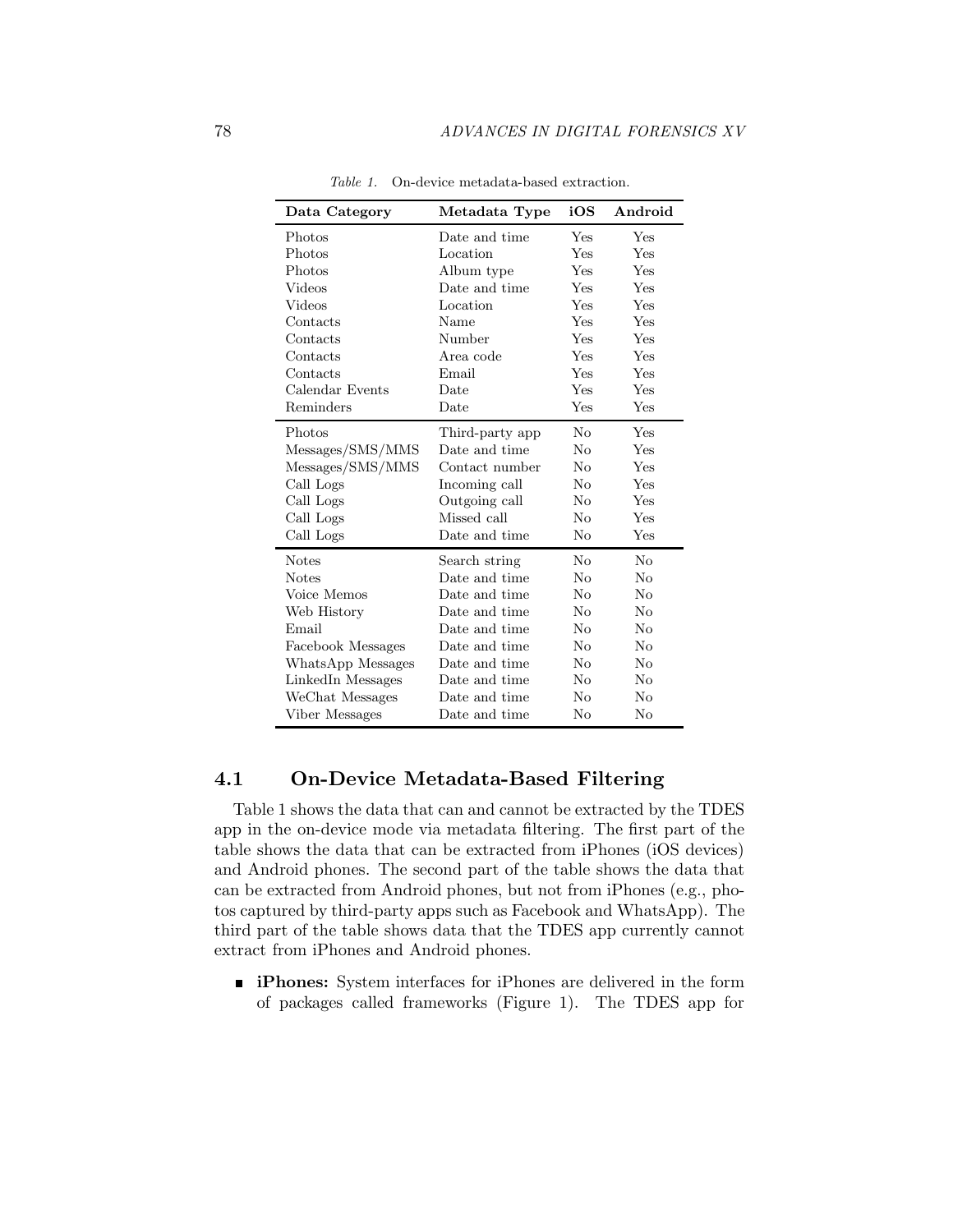

*Figure 1.* iOS frameworks.

iPhones uses several frameworks in Media Libraries and Core Services. The Photos framework provides direct access to photo and video assets managed by the iPhone Photos app. The AVKit framework provides a high-level interface for playing video content. The CoreLocation framework provides location and orientation information. The EventKit framework provides an interface for accessing calendar events. The Contacts framework provides access to user contacts and functionality for organizing contact information.

**Android Phones:** Figure 2 shows the Android operating system stack. The TDES Android app, which is deployed in the application layer, leverages services provided by the Application framework, which includes the Content Provider, Activity Manager, Resource Manager and View [12]. Content Provider provides access to a range of data and other services used for design and implementation.

## **4.2 On-Device Content-Based Filtering**

Trained machine learning models are developed using supervised learning techniques, including learning using deep neural nets. A trained model can be incorporated in the iOS or Android TDES app using the appropriate framework. The model can be used directly by retraining the final layer or by using heuristics based on model outputs.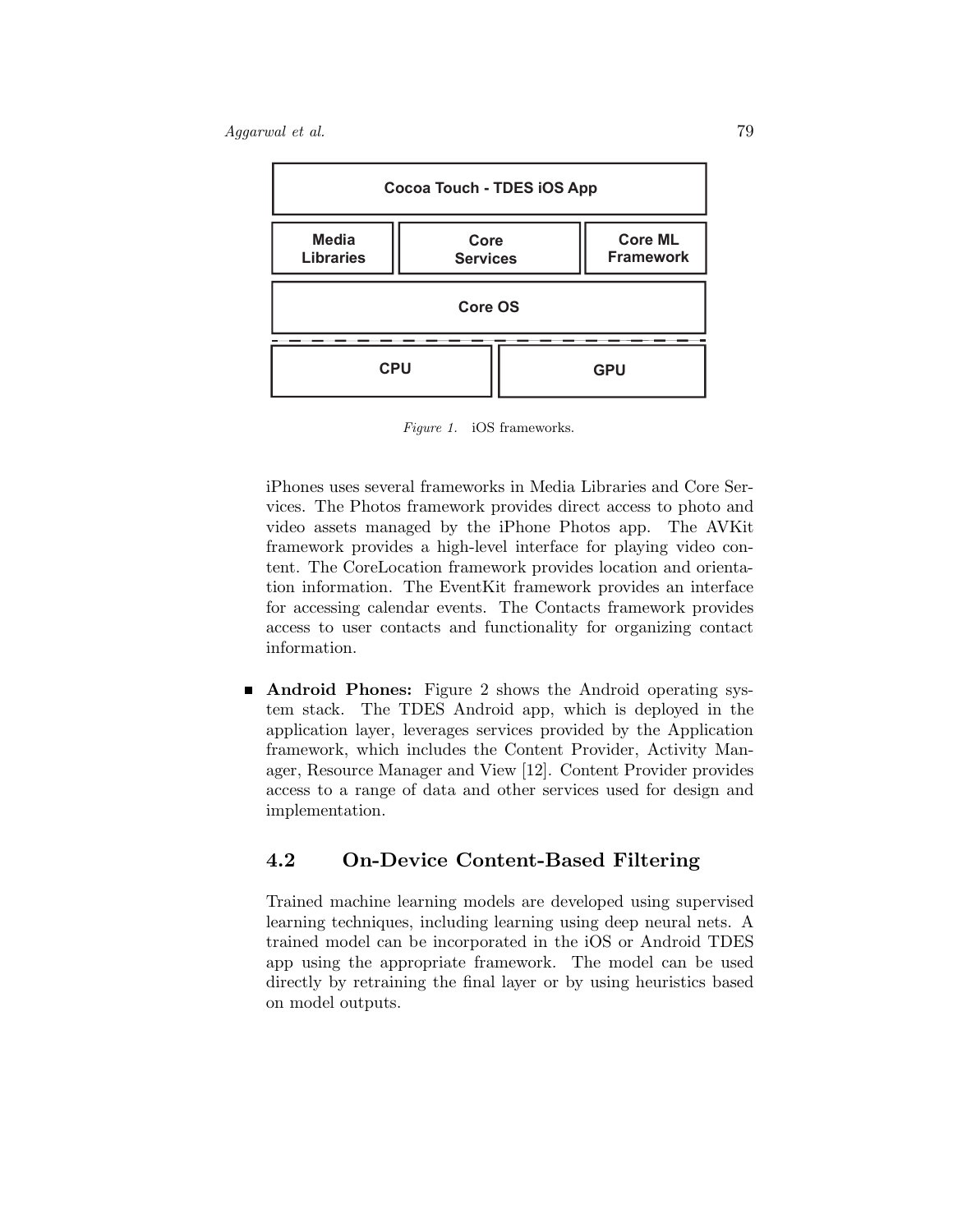

*Figure 2.* Android operating system stack.

The current versions of the TDES app employ adapted trained models from Inception-v3 [16], MobileNet [13] and Open NSFW [22] to classify photos and videos. Interested readers are referred to the bibliography for details about the accuracy of these models. The TDES apps are able to identify photos containing weapons, people, vehicles, drugs, websites, skin exposure and gadgets. The accuracy of the adapted models is discussed in Section 5.

The Core ML framework [5] is used for on-device content-based filtering on iPhones. Core ML provides support for several machine learning frameworks, including Vision and GameplayKit.

The TensorFlow Lite framework [35] is used for on-device content-based filtering on Android phones. The trained model and related labels are used in conjunction with a shared object file libtensorflow inference.so, which is written in C++. The Java API libandroid tensorflow inference java.jar  $[1, 29]$  is used to interface with Android platforms.

## **4.3 Off-Device Backup-Based Filtering**

Table 2 shows the data that can and cannot be extracted by the TDES app in the off-device mode via metadata filtering. The first part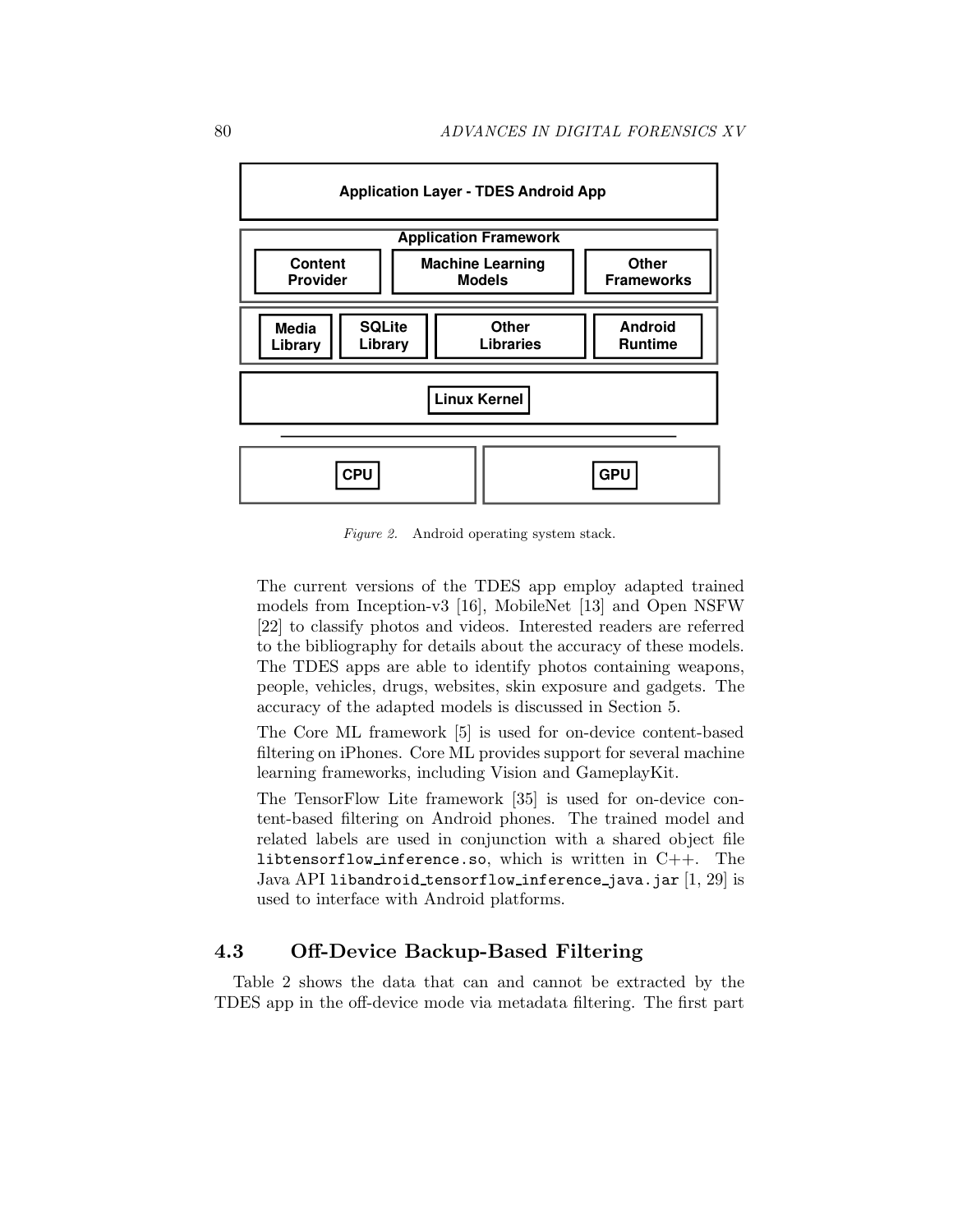| Data Category     | Metadata Type    | iOS    | Android        |
|-------------------|------------------|--------|----------------|
| Photos            | Date and time    | Yes    | Yes            |
| Photos            | Location         | Yes    | Yes            |
| Photos            | Album type       | Yes    | Yes            |
| Videos            | Date and time    | Yes    | Yes            |
| Videos            | Location         | Yes    | Yes            |
| Contacts          | Name             | Yes    | Yes            |
| Contacts          | Number           | Yes    | Yes            |
| Contacts          | Area code        | Yes    | Yes            |
| Contacts          | Email            | Yes    | Yes            |
| Calendar Events   | Date             | Yes    | Yes            |
| Reminders         | Date             | Yes    | Yes            |
| Photos            | Third-party apps | Yes    | Yes            |
| Messages/SMS/MMS  | Date and time    | Yes    | Yes            |
| Messages/SMS/MMS  | Contact number   | Yes    | Yes            |
| Call Logs         | Incoming call    | Yes    | Yes            |
| Call Logs         | Outgoing call    | Yes    | Yes            |
| Call Logs         | Missed calls     | Yes    | Yes            |
| Call Logs         | Date and time    | Yes    | Yes            |
| <b>Notes</b>      | Search string    | Yes    | No             |
| <b>Notes</b>      | Date and time    | Yes    | No             |
| Voice Memos       | Date and time    | Yes    | No             |
| Web History       | Date and time    | Yes    | No             |
| Email             | Date and time    | Yes    | No             |
| Facebook Messages | Date and time    | $\ast$ | N <sub>0</sub> |
| WhatsApp Messages | Date and time    | Yes    | No             |
| LinkedIn Messages | Date and time    | $\ast$ | No             |
| WeChat Messages   | Date and time    | $\ast$ | No             |
| Viber Messages    | Date and time    | $\ast$ | No             |

*Table 2.* Off-device metadata-based extraction.

of the table shows the data that can be extracted from iPhones and Android phones. The second part shows the data that can be extracted from Android phones, but not from iPhones. The third part shows data that the TDES app currently cannot extract from iPhones and Android phones. Note that a table entry marked with an asterisk (\*) corresponds to an item that was not investigated.

**iPhones:** Apple iOS security mechanisms do not permit applications that execute on an iPhone to extract certain types of content (second and third sections of Table 1). Therefore, this content is acquired from an iTunes backup. The idevicebackup2 command supported by the open-source libimobiledevice [21] is employed.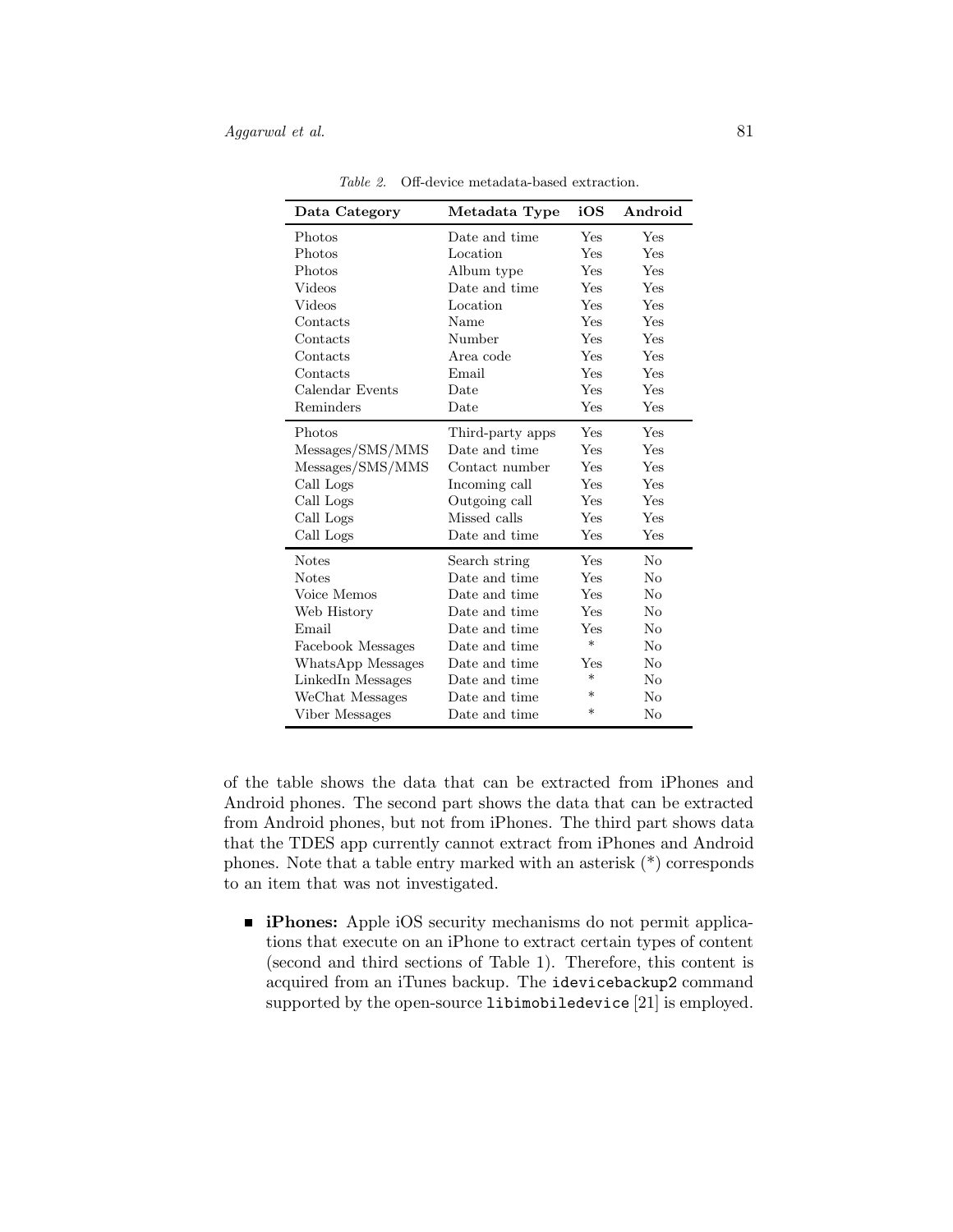

*Figure 3.* TDES communications paradigm.

Other standard, albeit complex, techniques can also be used to extract data from a backup.

**Android Phones:** In the case of Android phones, any data that  $\blacksquare$ can be extracted off-device can also be extracted on-device; therefore, on-device extraction is employed. However, data from the third-party applications in Table 1 cannot be extracted using ondevice acquisition when the phone is not rooted. Experiments with rooted and non-rooted Android phones did not reveal an Android equivalent of the iTunes backup mechanism.

## **4.4 TDES Communications**

Communications between the TDES manager and the TDES app on a target phone is an important component of the TDES system. Figure 3 shows the communications paradigm that is implemented on iPhones and Android phones. The forensic investigator is provided with a portable TDES boot drive (e.g., SSD drive or USB stick) that is preloaded with a bootloader for a Windows 10 machine, TDES manager and the tools necessary to install the TDES app on the target phone. All the extracted data is sent back to the boot drive by the TDES app; reports pertaining to the extracted data also reside on the boot drive.

Any available Windows 10 system can be used to boot into the TDES manager, which runs in an isolated environment on the drive. After booting up, the TDES manager must have Internet access if the target device is an iPhone.

The steps for targeted data extraction are: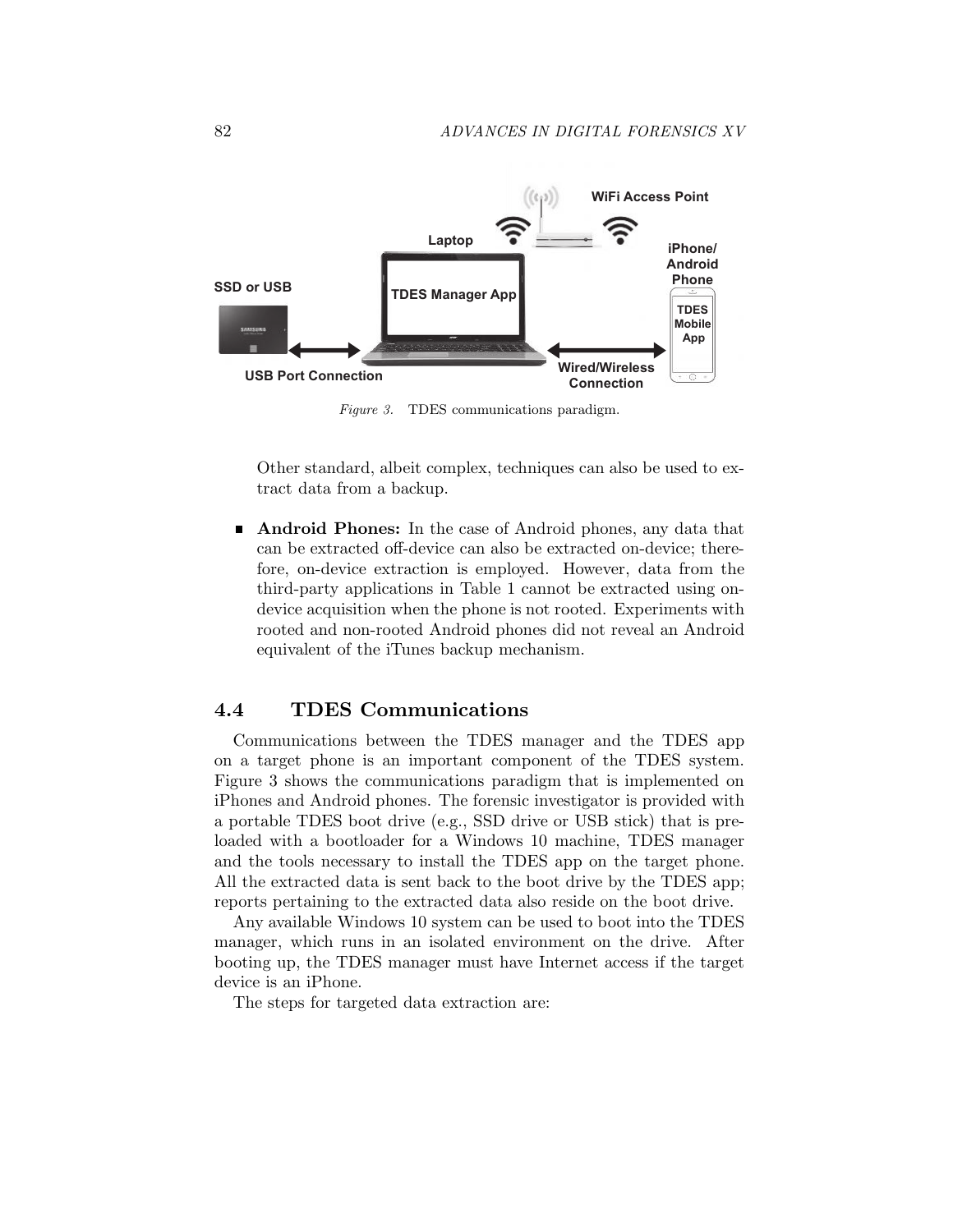- The boot drive containing the TDES manager is inserted into a laptop.
- The Windows 10 operating system boots up and the TDES manager starts its execution.
- A wired connection using a USB cable is established from the laptop to the phone. The TDES app is installed. In the case of an iPhone, a hotspot is needed to connect to Apple in order to sign the code and acknowledge trust in the developer.
- After the app is downloaded, the phone may be disconnected from the laptop.
- A wireless or wired two-way communications channel is set up between the TDES manager and TDES app for data transfer.
- The targeted data extracted by the TDES app is exported to the TDES manager and reports are generated for the extracted data.

Note that no copies of data or residual data from the export process are stored on the phone.

**TDES App Installation on iPhones:** Only applications from sources approved by Apple can be executed on iPhones that are not jailbroken. Apple iOS requires that all executable code must be signed with a certificate issued by Apple. Third-party apps must have signed certificates to ensure that they do not load any tampered or self-modifying code [6].

The TDES implementation uses Cydia Impactor [34] to sign the TDES app code. The procedure involves the generation of an iOS App Store Package (IPA) file of the TDES app using the XCode Archive utility. This application archive file stores an iPhone app. In order to sign the code, Impactor logs into the Apple Developer Center and downloads the developer's provisioning profile and iOS development certificate. Logging into the Apple Developer Center requires an Internet connection. Impactor signs the IPA file content in a depth-first manner starting with the deepest folder level. After the signing is done, Impactor installs the TDES app on the iPhone. All these tasks are automated by an AutoHotKey script [7] that executes after the TDES manager boots; thus, no actions are required to be performed by the forensic investigator.

**TDES App Installation on Android Phones:** The Android operating system permits only signed applications to be installed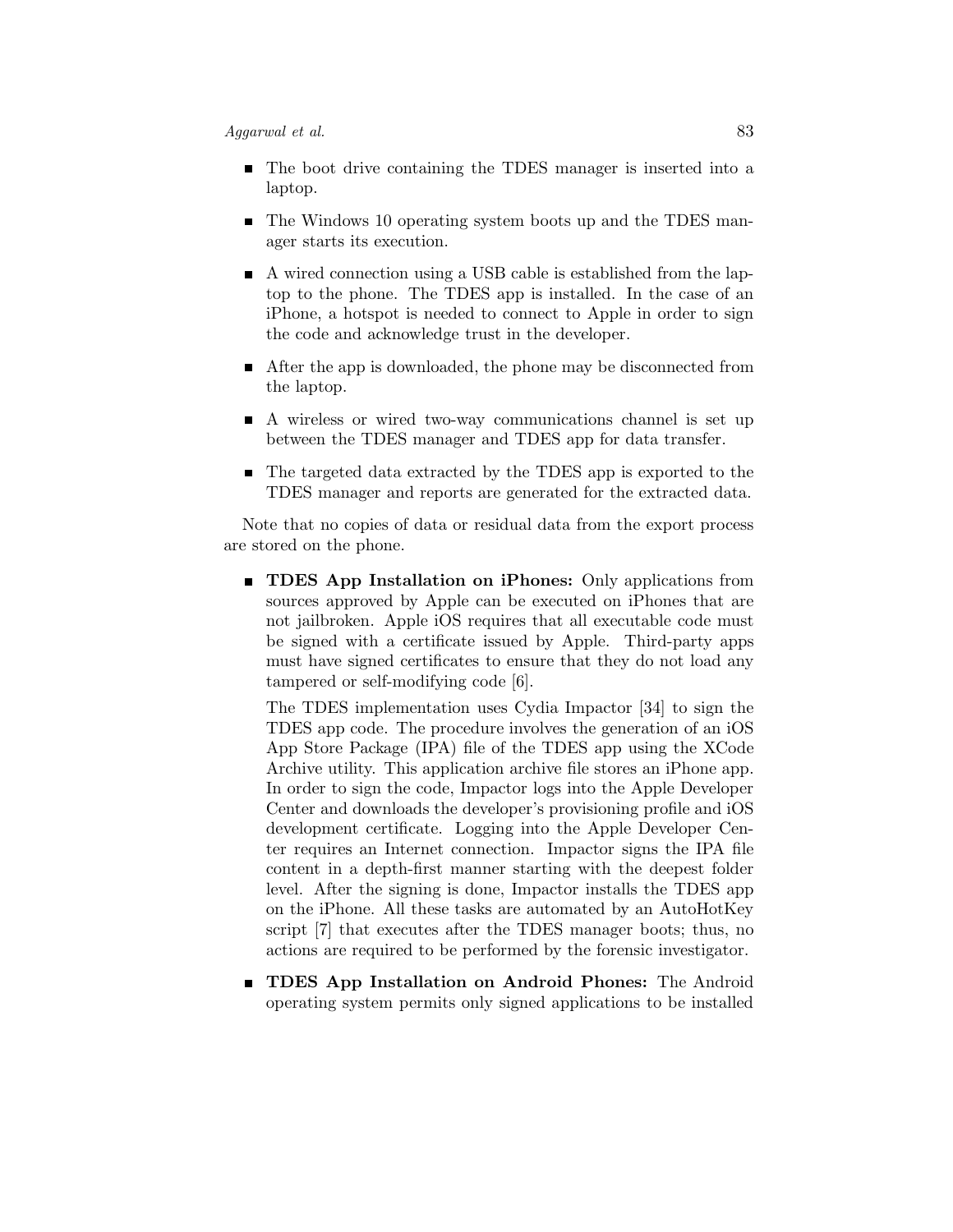on an Android phone. As long as an application is signed and does not attempt to update another application, it can be selfsigned – this approach is adopted in the TDES implementation. The output of the compilation is an APK file. Note that no other authentication is necessary.

The TDES app is installed after the APK file is stored on the target phone. For simplicity and ease of use, an Android debug bridge is employed for communications between the host computer and target phone. The Android debug bridge requires the phone to be placed in the USB debugging mode; this mode is turned off after the app is installed.

**TDES Data Transfer Protocol:** The communications channel between the TDES app and TDES manager must ensure that the extracted data is transmitted with forensic integrity and that all data modifications are detected and documented. Furthermore, data that is modified inadvertently or intentionally during the chain of custody is also identified and documented.

This is implemented by hashing essentially every file and computing a final hash value, which is exported to the TDES manager. Note that the hashing is done on the phone. If required, the final hash value could be sent to the phone's owner, the forensic investigator or to a third party.

The iPhone implementation employs a socket-based data transfer protocol. Since the iPhone implementation requires a hotspot in any case, a wireless link is used for communications between the app and the manager.

The Android implementation uses an Android debug bridge, which supports socket-level communications. Since Android applications are natively written in Java, ServerSockets and Sockets are employed. A wired connection is used for the Android communications protocol.

## **4.5 User Interface**

The user interface, which runs as part of the app on the target phone, enables a forensic investigator to specify the selection criteria for data extraction. At this time, the interfaces are somewhat different for iPhones and Android phones. An optional PDF consent form is provided by the TDES manager. In the case of an iPhone, after the data extraction criteria are specified using the app, a digital consent form that specifies the data to be extracted can be completed on the app itself. In the case of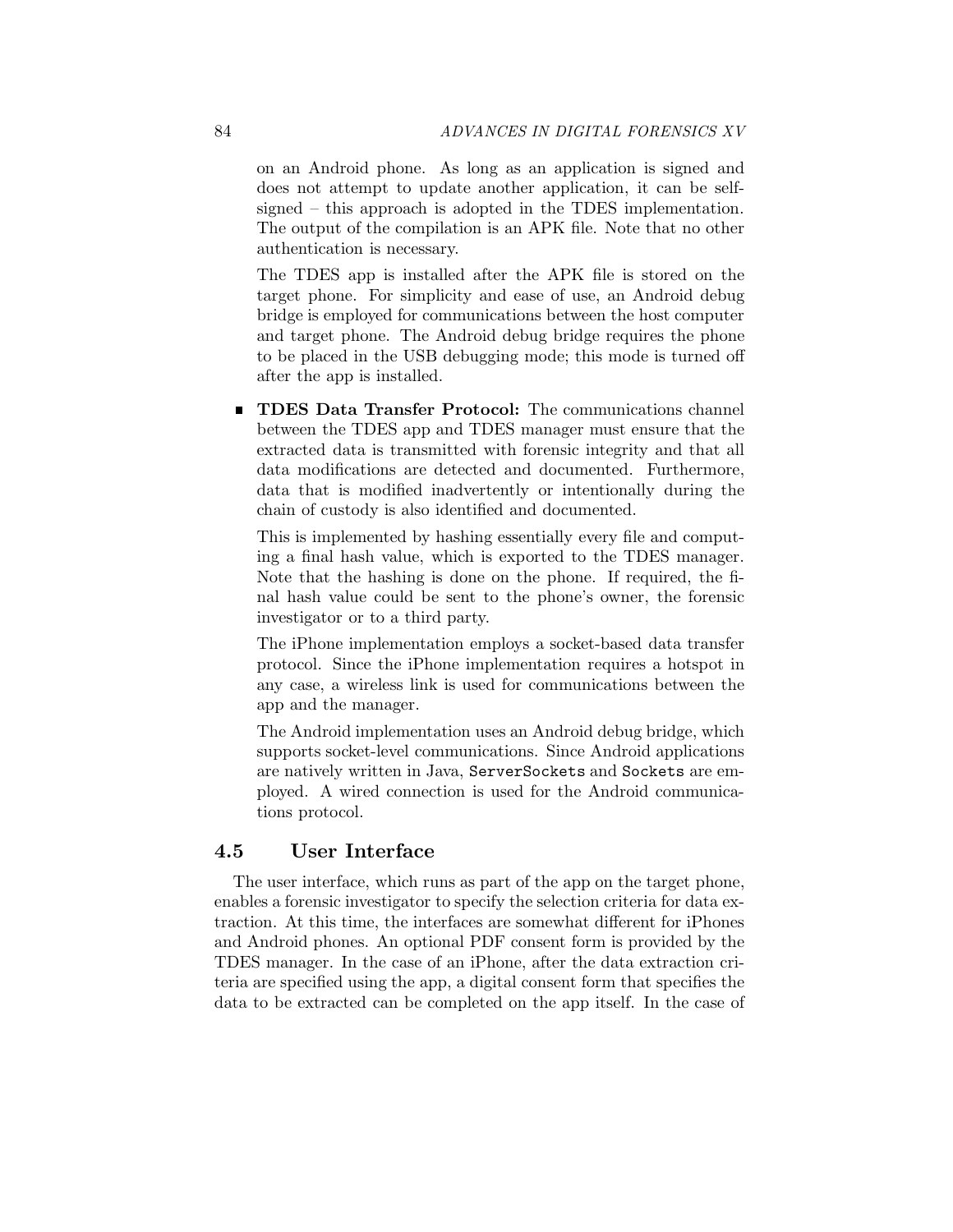an Android phone, a broad consent form is completed on the app first. This consent form ensures that only the relevant subset of data specified using the app is, in fact, extracted.

A useful bookmarking feature is provided by the TDES app. Consider a situation where a dataset has been extracted using a set of filters. The forensic investigator who set up the filters can display the results and do a quick data review on the phone itself before deciding what data to actually export to the TDES manager (i.e., bookmarked data). For example, if the investigator selected a set of images of weapons obtained during a certain time period, then he/she could review the images and select a subset of relevant images by bookmarking the subset.

Discussions with a former prosecutor and a current defense attorney indicated that bookmarking is a useful feature, but it may introduce bias during the evidence collection process. Consequently, the current implementation enables bookmarking to be turned on or off. Alternatively, both options may be selected, producing two versions of the exported data – the bookmarked version and the original version. If needed, an investigator could export all the data that could be examined under the consent and filtering definitions, including possible exculpatory data.

**iPhone App Interface:** Figure 4 shows the iPhone TDES app interface. The initial choices for a forensic investigator to define are: (i) when (specific date ranges, today, last week, last month, etc.); (ii) where (current location, location within a certain number of miles, location determined by city, state or zip code, etc.); and (iii) what (data types – photos, videos, calendar, call logs, messages and contacts).

Additional filtering options – generally, content filtering – may be defined. For example, if photos and videos are of interest, then the content filtering options supported are the inclusion or exclusion of weapons, places, vehicles, drugs, websites, gadgets, skin exposure, pornography and favorites. If the exclude skin exposure option is selected, then the app filters the corresponding images, and displays and exports the remaining images.

The last screen of the interface enables the investigator to display the selected data on the device, export the data, or both. A consent form is displayed before the data is exported to the TDES manager.

**Android App Interface:** Figure 5 shows the Android TDES app interface. The app first presents a screen for specifying the data categories to be extracted; the same categories of data as the iPhone app are supported. Selecting any of these data types leads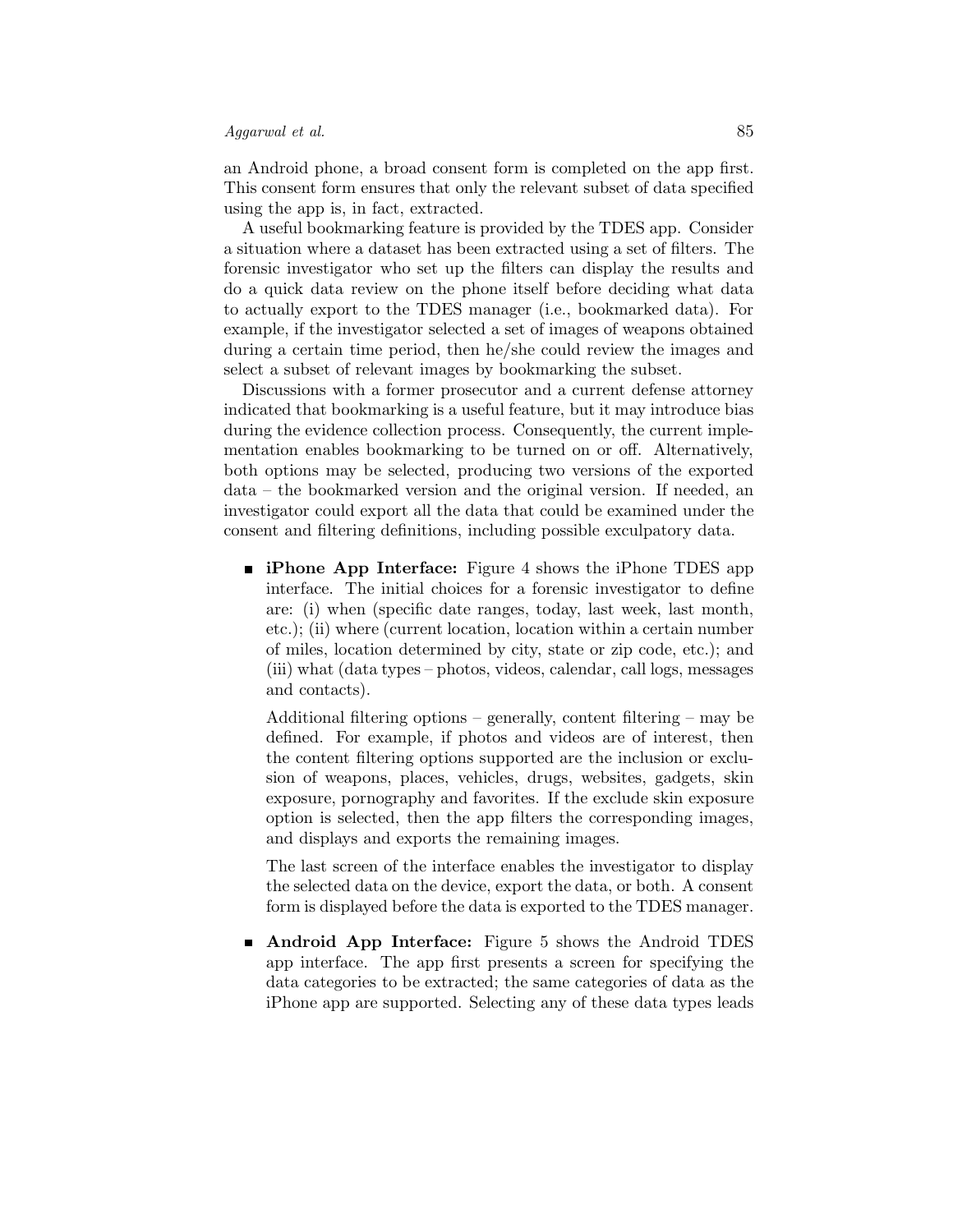

*Figure 4.* iPhone TDES app user interface.



*Figure 5.* Android TDES app user interface.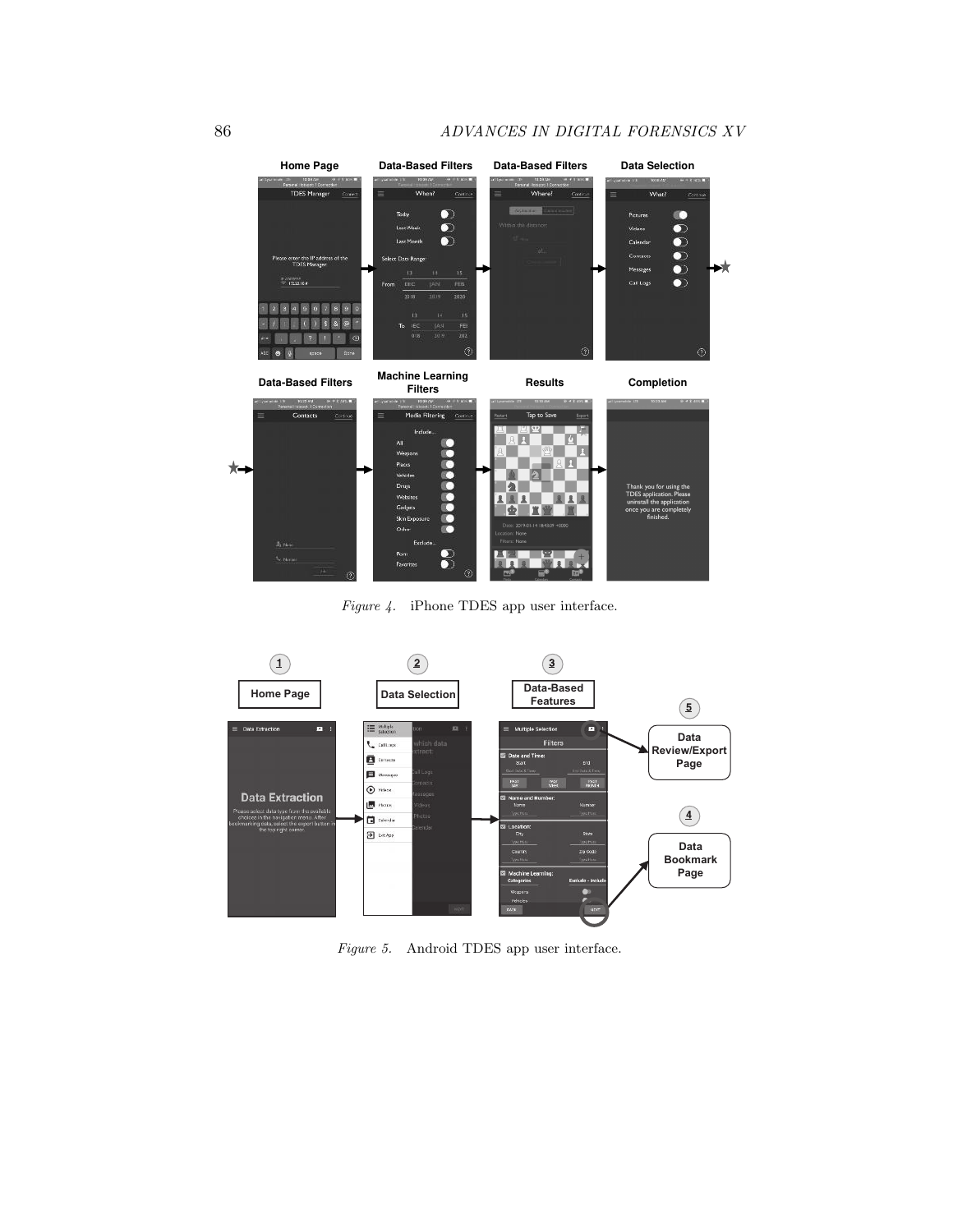| <b>TARGETED DATA REPORT</b>                    |                                                              |                                                             | Section-5. Individual Artifacts: |                        |                                                                                                            |
|------------------------------------------------|--------------------------------------------------------------|-------------------------------------------------------------|----------------------------------|------------------------|------------------------------------------------------------------------------------------------------------|
| Section-1. Case Summary                        |                                                              |                                                             | Section-5.1. Photos:             |                        |                                                                                                            |
| Device Information                             | IMEI: 356xxxxxxxxxxxxxxxx<br>Phone Number: $+1(98x)xxx-xxxx$ | S.No.                                                       | Thumbnail                        |                        | <b>Detailed Description</b>                                                                                |
| Device Owner Information                       | Device Owner Name: Sally Smith<br>Email ID: sally@sxxxh.com  | File Name: It1 Photo Camera 1.JPG<br><b>Path on Device:</b> |                                  |                        |                                                                                                            |
| Investigation Information                      | Date/Time: 04-04-2018 3:28:6 (GMT)                           |                                                             |                                  | PG                     | file:///var/mobile/Media/DCIM/100APPLE/IMG 0338.J                                                          |
| Investigator Information                       | John Doe                                                     |                                                             |                                  |                        | Export Path: export/Case 0/Iteration-                                                                      |
| Case ID                                        | Case 0                                                       |                                                             |                                  |                        | 1/It1 Photos/Camera/It1 Photo Camera 1.JPG                                                                 |
| Section-2, Filtered Data                       |                                                              | $\overline{2}$                                              |                                  |                        | Creation Date: 12-25-2017, 3:28:6 (GMT)<br><b>Location: Not Found</b><br>File Name: It1 Photo Camera 2.PNG |
| <b>Photos</b>                                  | Yes                                                          |                                                             |                                  | <b>Path on Device:</b> |                                                                                                            |
| Videos                                         | No                                                           |                                                             |                                  |                        | file:///var/mobile/Media/DCIM/100APPLE/IMG 0342.P                                                          |
| Messages                                       | No                                                           |                                                             |                                  | NG                     |                                                                                                            |
| Call Logs                                      | No                                                           |                                                             |                                  |                        | Export Path: export/Case 0/Iteration-                                                                      |
| Contacts                                       | Yes                                                          |                                                             |                                  |                        | 1/It1 Photos/Camera/It1 Photo Camera 2.PNG                                                                 |
| Calendar                                       | No                                                           |                                                             |                                  |                        | Creation Date: 12-25-2017, 3:28:20 (GMT)<br><b>Location: Not Found</b>                                     |
| Section-3. Filtering Options                   |                                                              | 3                                                           |                                  | <b>Path on Device:</b> | File Name: It1 Photo Camera 3.JPG                                                                          |
| Date From                                      | 12-25-2017                                                   |                                                             |                                  | PG                     | file:///var/mobile/Media/DCIM/100APPLE/IMG 0367.J                                                          |
| Date To                                        | 12-26-2017                                                   |                                                             |                                  |                        | Export Path: export/Case 0/Iteration-                                                                      |
| Location                                       |                                                              |                                                             |                                  |                        | 1/It1 Photos/Camera/It1 Photo Camera 3.JPG                                                                 |
| <b>Specific Contact Name</b>                   | Robert                                                       |                                                             |                                  |                        | Creation Date: 12-25-2017, 3:29:26 (GMT)                                                                   |
| Specific Contact Number                        |                                                              |                                                             |                                  |                        | <b>Location: Not Found</b>                                                                                 |
| <b>Advanced Filters (Inclusions)</b>           | Weapons, Places                                              |                                                             |                                  |                        |                                                                                                            |
| <b>Advanced Filters (Exclusions)</b>           | Favorites                                                    |                                                             | Section-5.2. Contacts:           |                        |                                                                                                            |
|                                                |                                                              | S.No.                                                       | First Name, Last Name            |                        | <b>Phone Number</b><br><b>Country Code</b>                                                                 |
|                                                |                                                              |                                                             | Robert                           |                        | +59XXXXXXXXXX EC                                                                                           |
| Section-4. Artifact Items Summary:             |                                                              | $\overline{2}$                                              | Robert                           |                        | +1XXXXXXXXXX<br>US                                                                                         |
| Number of photos retrieved                     | 3                                                            |                                                             |                                  |                        |                                                                                                            |
| $\overline{2}$<br>Number of contacts retrieved |                                                              |                                                             |                                  |                        | -End of Report-                                                                                            |

*Figure 6.* TDES summary report for an iPhone.

to a new screen with another set of choices providing additional filtering options for metadata and content filtering. The Android app interface also has provisions for first defining a broad consent form that restricts further data selections. It also supports data bookmarking, display and export.

Both versions of the app interface support a fair amount of metadata and content filtering. For example, call logs can be filtered by name and number as well as by date and time. Contacts can be filtered by name and number. Messages can be filtered by name and number as well as by date and time. Videos and photos can be filtered by location, date, time and various implemented content using machine learning models.

## **4.6 Reporting and Forensic Integrity**

A common interface using the JSON object format [11] is implemented for the selected export of data from the iPhone and Android phone apps. The JSON structure facilitates the description of the extracted data as well as hash values and reporting information. For example, a report may need to document when the TDES app began its execution and when the extraction was completed. Although the data transfer is primarily from the app to the manager, some information, such as the forensic investigator's name, phone owner's name and case number, is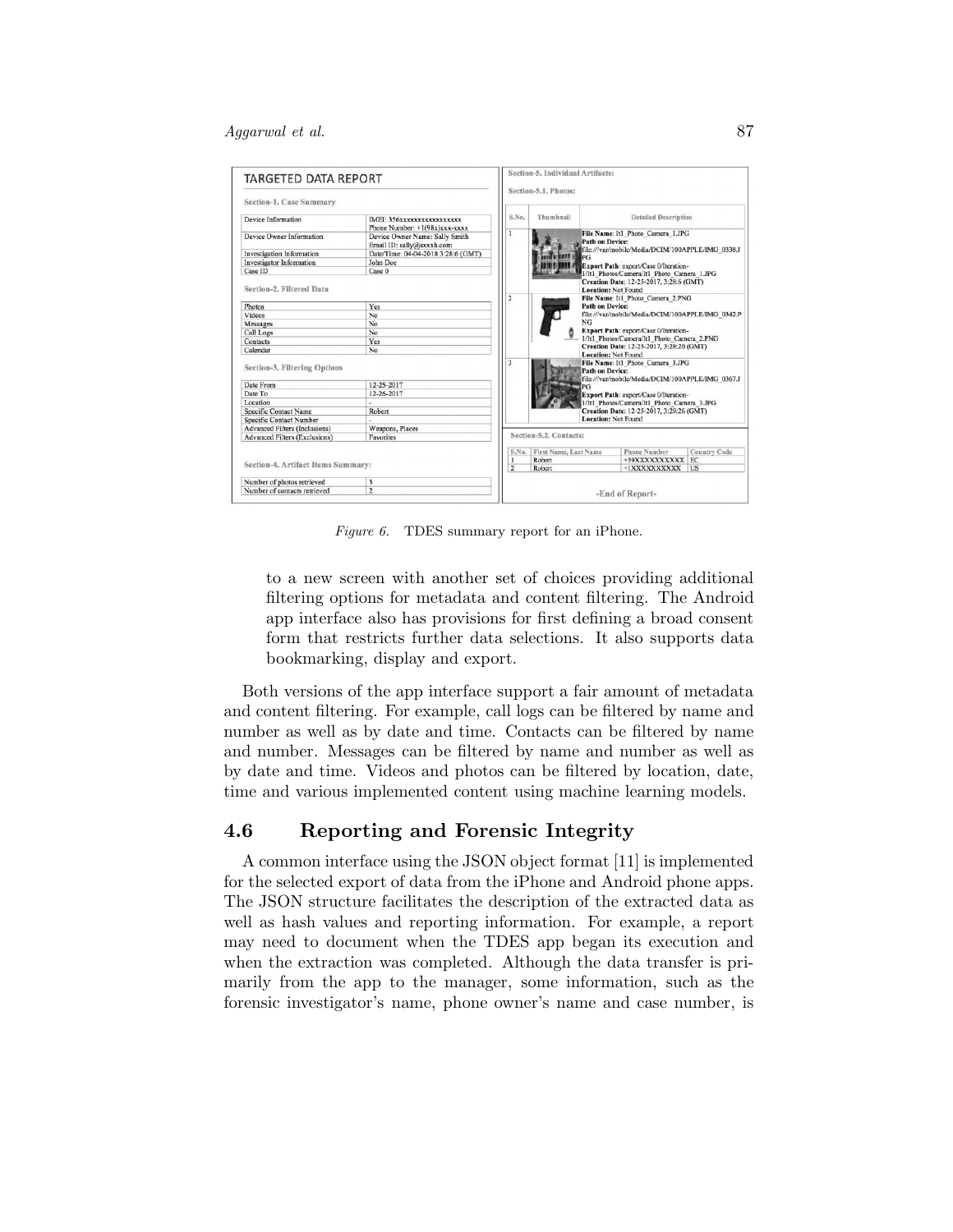

*Figure 7.* Output file structure.

passed from the manager to the app. The Android TDES app extracts additional information such as the IMEI, phone number and email address associated with the phone. In the case of the iPhone TDES app, this information must be entered in the manager. Figure 6 shows a sample report generated for an iPhone.

**TDES Directory Structure on the Boot Drive:** Figure 7 shows the directory structure created for storing evidence on the boot drive. The structure is designed to ensure data integrity and support reporting. A directory is created for each case. The complete report is stored as an HTML file in this directory. The JSON files, including Final.json, are discussed below. The extracted data is stored as one or more iterations of requests made by the investigator. In each iteration, every data category has a separate directory and a JSON file is associated with the directory.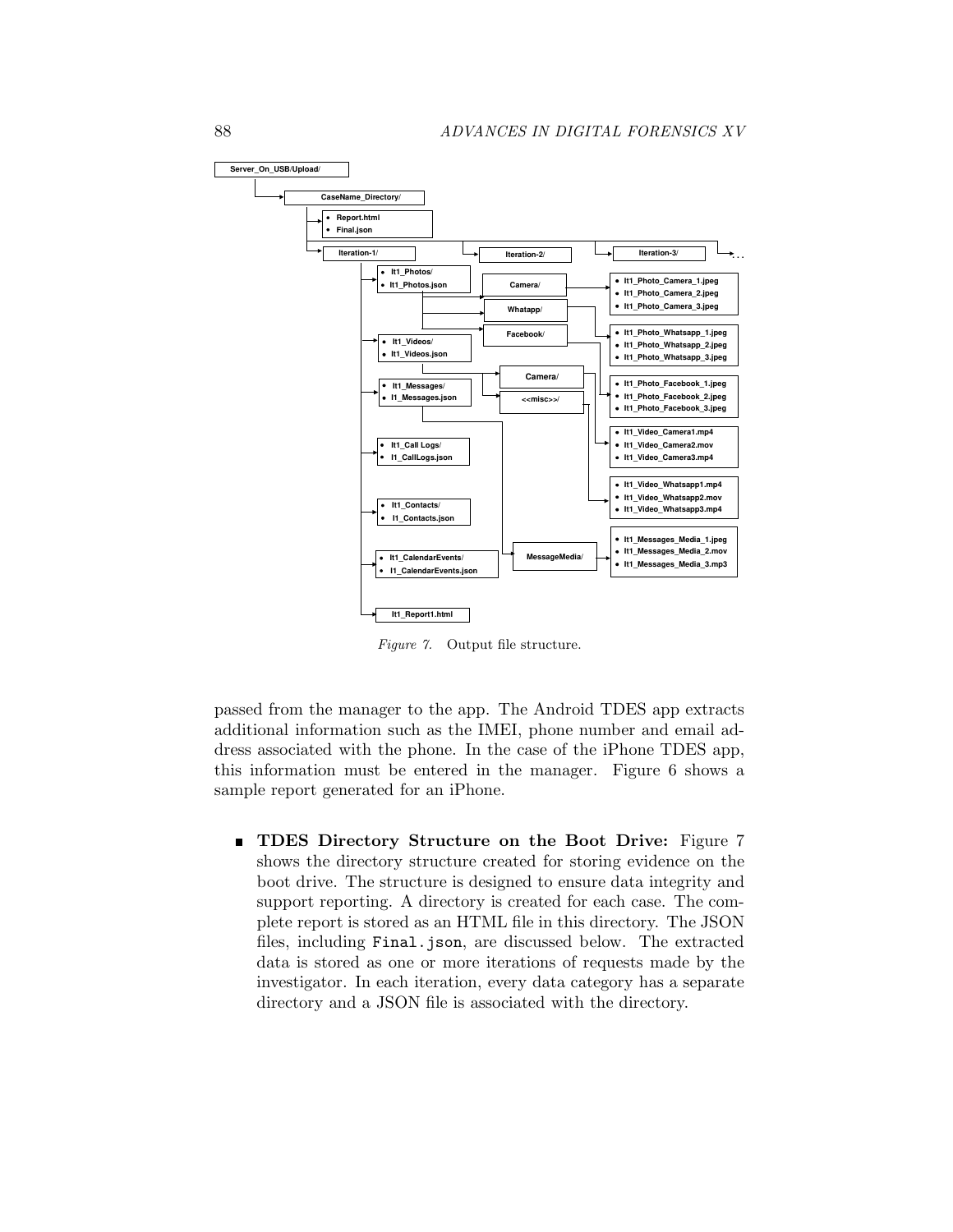

*Figure 8.* Example JSON files.

 $\blacksquare$ **JSON Format for Data Transfer:** The JSON format is used to describe the structure of the exported data, which is used to create reports in the HTML format. Figure 8 shows example JSON files.

Assume that a set of photos has been extracted using metadata and content filters. Auxiliary information about each photo is transferred to the TDES manager along with the actual image file. The TDES apps for iPhones and Android phones create this information in the same format. After the information is transferred to the TDES manager, a report manager creates the actual report. Hashes are also transferred as part of the JSON files. As shown in Figure 8, the It1 Photos.json file is structured into arrays of arrays containing (key, value) pairs. For example, creation date is a key and its value is the string 01-01-2017.

Considerable information is exported in a JSON file. The key filename has a value string associated with it, which corresponds to the name of the actual photo image. The actual image is stored as a separate file as defined by the key exportpath. The hash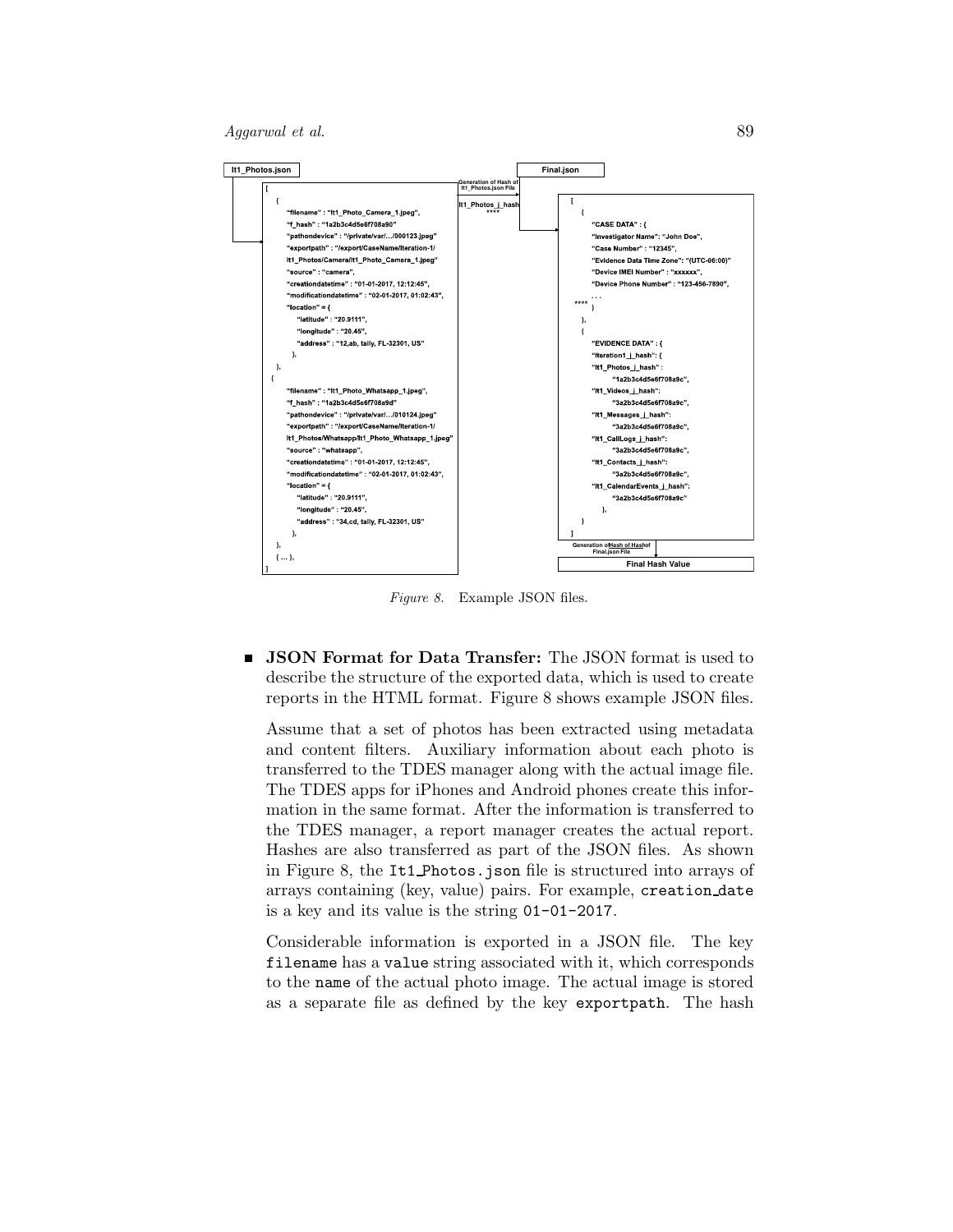value of the actual photo file is stored in the JSON structure and is defined by the key f hash.

**Hashing and Data Integrity:** SHA-1 hashes are used to ensure the integrity of the data transferred to the TDES manager; other hash algorithms may be used if needed. Each file filename defined in a JSON file has a hash associated with the file called the f hash.

Consider the It1 Photos.json file shown in Figure 8 and the key filename with value It1 Photo Camera 1.jpg. A hash f hash is associated with it (shown in the figure) because the actual file is stored in a separate location. Therefore, any file in the directory that is not a JSON file has a hash value stored in a JSON file.

Next, every JSON file has a JSON hash j hash associated with the file. For example, the hash value computed for the file  $It1-$ Photos.json is stored as the key It1 Photos j hash in file It1\_-Hashes.json. For each iteration n, the hash of Itn Hashes.json is stored in the Final.json file. The hash of Final.json is called Final hash. This hash value ensures that no file in any case directory can be modified without detection.

The Final hash value computed by an app is sent to the TDES manager and stored in Report.htm. The manager can independently compute the Final hash value to check if any changes occurred during the data transfer. Hash values are computed at intermediate points for several reasons, including to facilitate the granular transfer of data and check if the transfer is correct. Checking the extracted files against known files is also simplified. The TDES manager (or app) could also email a copy of the Final hash value to the phone's owner, forensic investigator or third party.

## **5. Experiments and Results**

Several experiments were conducted to evaluate the accuracy and speed of selective data filtering on iPhone and Android phones. The metadata filtering accuracy should be 100% because the Apple and Android frameworks were employed; however, manual checks of metadata filtering were still performed.

The performance of the prototype system was also compared against two commercial tools, Paraben EEE and Magnet AXIOM, which are used by law enforcement. As mentioned above, neither of these tools (nor Cellebrite) can perform selective data extraction as implemented by the prototype system. Note that the Cellebrite commercial tool was not evaluated because this tool (like the others) essentially performs a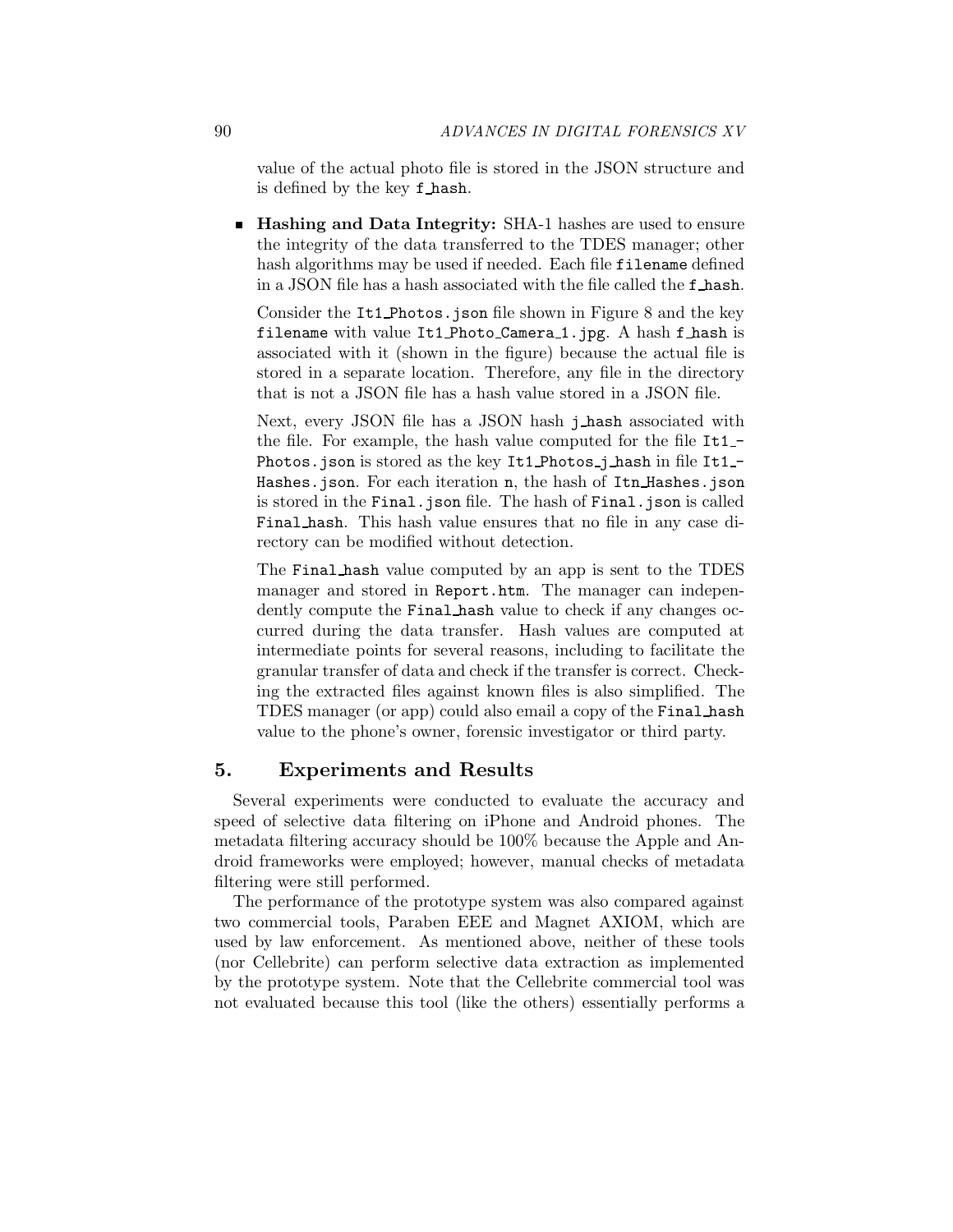| Model/Version                                          | NIC                            | P     | v   | М              |     | CL CO CA  |     |
|--------------------------------------------------------|--------------------------------|-------|-----|----------------|-----|-----------|-----|
| Device 1<br>iPhone-8<br>(iOS v11.2.1)                  | Lightning $10,307$ 178<br>port |       |     | 208            |     | 482 1,102 | 148 |
| Device 2<br>iPhone-7<br>(iOS v11.2.5)                  | Lightning<br>port              | 2,621 | 109 | 5              | 155 | 6         | 46  |
| Device 3<br><i>iPhone-6 Plus</i><br>(iOS v11.2.2)      | Lightning<br>port              | 2,566 |     | 102 15,978 714 |     | 384       | 265 |
| Device 4<br>Samsung Galaxy<br>S7(v7.0, Nougat)         | Micro-<br>$\text{USB } 2.0$    | 100   | 6   | 37             | 7   | 20        | 17  |
| Device 5<br>Moto G3<br>$(v6.0, \text{Marshmallow})$    | Micro-<br>$\text{USB } 2.0$    | 191   | 7   | 25,420         |     | 429 1,889 | 780 |
| Device 6<br>Samsung Galaxy<br>S7 Edge $(v7.0, Nougat)$ | Micro-<br>$\text{USB } 2.0$    | 249   | 22  | 13,362         | 500 | 240       | 337 |

*Table 3.* Devices used in the experiments and device content.

**NIC: Network Interface Card**; **P: Photos**; **V: Videos**; **M: Messages**; **CL: Call Logs**; **CO: Contacts**; **CA: Calendar**

physical acquisition of all the phone data and then enables the user to analyze the data off-device.

Three iPhones and three Android phones were used in the experiments. Table 3 provides details about the phones and their contents. Apple Devices 1 and 3, which belong to the authors of this chapter, contained real user data. Apple Device 2 contained synthetic, noncopyrighted data that is available for reuse over the Internet. Similarly, Android Devices 5 and 6 contained real user data and belong to the authors; Apple Device 4 contained synthetic data. Table 3 also shows the total numbers of artifacts of each data category residing in each test device. The TDES boot drive used was a SanDisk Extreme 128 GB stick. A ThinkPad X1 Carbon laptop was used as the boot drive and to connect to the test phones.

**iPhone Results.** The iPhone experiments employed Devices 1, 2 and 3. Table 4 shows the results for on-device metadata-based filtering for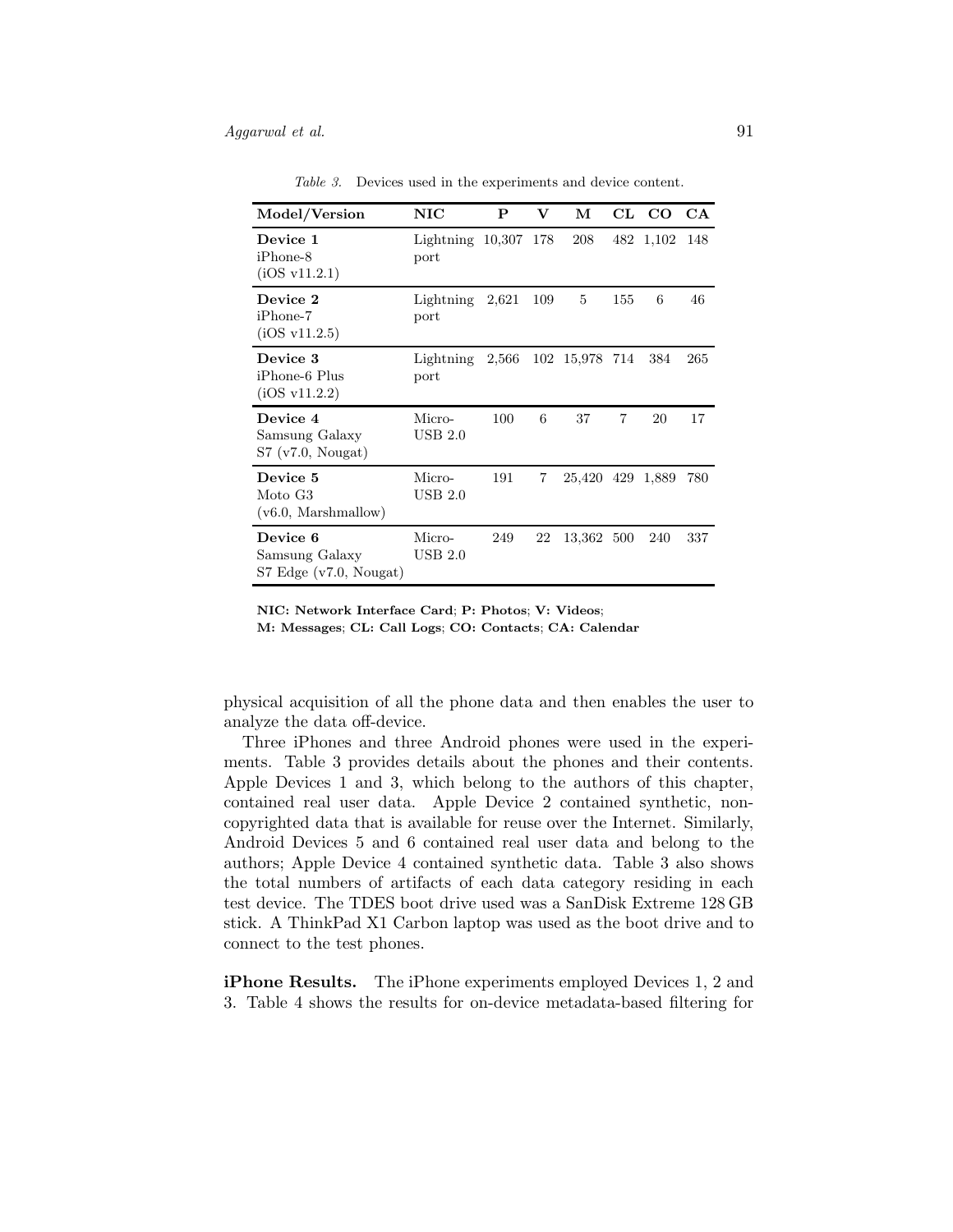| Device 1 Experiments                                                                      |                            |                    |                                               |                                |  |
|-------------------------------------------------------------------------------------------|----------------------------|--------------------|-----------------------------------------------|--------------------------------|--|
| Category: Filter                                                                          | $\operatorname{Artifacts}$ | Display<br>Time    | Export<br>Time                                | <b>Size</b>                    |  |
| 1-Photos: $12/24/17-12/27/17$<br>2-Photos: Within 10 miles*                               | 2/10,307<br>418/10,307     | 0.7 s<br>1.21 s    | 3.58 s<br>$42 \,\mathrm{m}, 64 \,\mathrm{s}$  | $2.33\,\mathrm{MB}$<br>822 MB  |  |
| 3-Videos: $09/1/17-01/31/18$<br>4-Videos: Within 10 miles*<br>5-Videos: Current location* | 34/178<br>4/178            | 1.20 s<br>0.2 s    | $51 \,\mathrm{m}, 11 \,\mathrm{s}$<br>17m, 2s | $1,038\,\mathrm{MB}$<br>405 MB |  |
| 6-Contacts: "Puppy"<br>7-Contacts: "Robert"<br>8-Contacts: (xxx)xxx-xxx                   | 3/1,102<br>1/1,102         | 2.57 s<br>$0.12$ s | 0.6 <sub>ms</sub><br>$0.8 \,\mathrm{ms}$      |                                |  |
| 9-Calendar: $01/01/18-01/15/18$                                                           | 19/148                     | 0.14s              | 0.6 <sub>ms</sub>                             |                                |  |
| 10-Photos: $08/30/17-09/15/17$<br>Videos: Any location                                    | 91/10,307<br>1/178         | 0.7 s              | 4m, 1s                                        | 236 MB                         |  |
| 11-Photos: $08/31/17$<br>Videos: Within 50 miles                                          | 9/10,307<br>1/178          | 0.73 s             | 1 m, 1 s                                      | 51 MB                          |  |
| 12-Videos: Last week<br>Within 10 miles                                                   | 3/178                      | 0.4s               | 1 m, 2 s                                      | 47 MB                          |  |

*Table 4.* On-device metadata-based filtering for iPhones.

Device 1. Each experiment (row) focuses on a specific data category and filter. For each experiment, the total number of artifacts selected out of the total number of artifacts on the device is shown (e.g., in the case of the 1-Photos experiment, 2/10,307 means that two photos out of 10,307 photos on the device were extracted). The metadata filtering was 100% accurate based on manual checking (e.g., a phone feature such as Photos Album count). The table also shows the times required to display data on the target device and to export data to the TDES manager (via a wired connection). The recorded times show that TDES is feasible for in-field targeted data extraction. The amounts of exported data are also shown. Note that a table entry marked with an asterisk (\*) corresponds to an item whose location depends on the physical location of the phone.

Table 5 shows the results of experiments for off-device backup-based metadata filtering for Device 3. The results for messages and call logs are shown. As discussed earlier, the backup-based procedure involved the TDES manager acquiring a complete backup from iTunes; thus, there is no export time. Note, however, that the forensic investigator must still specify the filtering that must be performed by the TDES app. The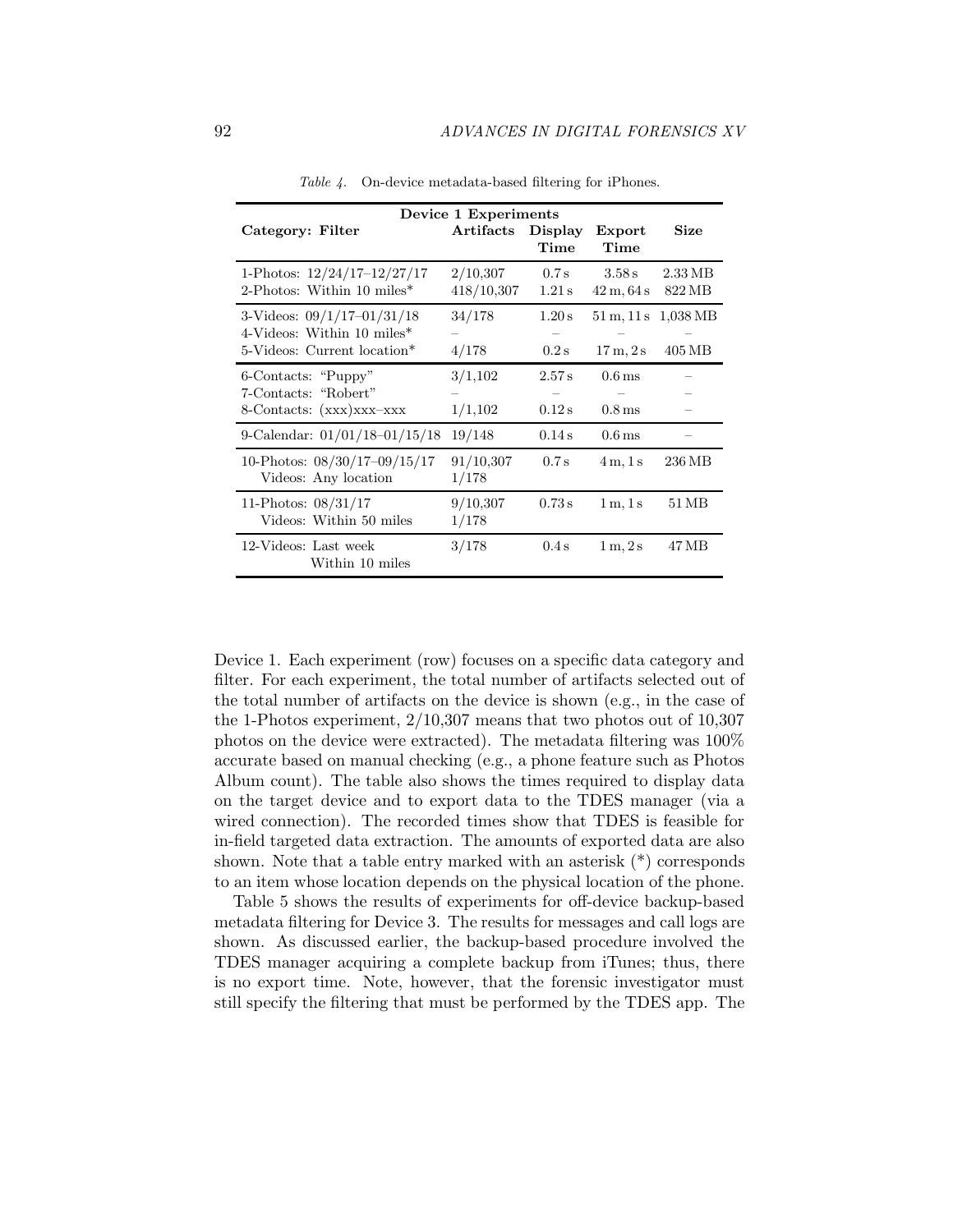| Device 3 Experiments                                                                  |                                             |                             |  |  |  |
|---------------------------------------------------------------------------------------|---------------------------------------------|-----------------------------|--|--|--|
| Category: Filter                                                                      | Artifacts                                   | <b>Display</b><br>Time      |  |  |  |
| 1-Messages: None<br>2-Messages: $10/03/17-12/30/17$<br>3-Messages: $(***)***-****$    | 15,978/15,978<br>510/15,978<br>1,016/15,978 | 1.95 s<br>0.33 s<br>0.29 s  |  |  |  |
| 4-Call Logs: None<br>5-Call Logs: $01/14/17-08/14/17$<br>6-Call Logs: $(***)***-****$ | 683/683<br>297/683<br>40/683                | 0.29 s<br>$0.27$ s<br>0.27s |  |  |  |
| 7-Messages: $01/14/17-08/14/17$<br>Call Logs: $(***)***-****$                         | 738/15,978<br>35/683                        | $0.32$ s                    |  |  |  |
| 8-Messages: $(***)***-****$<br>Call Logs:                                             | 1,016/15,978<br>40/683                      | 0.28s                       |  |  |  |

*Table 5.* Off-device backup-based filtering for iPhones.

accuracy of metadata filtering is always 100% based on manual analysis using iTunes.

| Device 2 Experiments                                                                                                                                                                               |                                                                        |                                                                |                                                            |                                                      |  |
|----------------------------------------------------------------------------------------------------------------------------------------------------------------------------------------------------|------------------------------------------------------------------------|----------------------------------------------------------------|------------------------------------------------------------|------------------------------------------------------|--|
| Category: Filter                                                                                                                                                                                   | Content<br>Filter                                                      | <b>Display</b><br>Time                                         | Export<br>Time                                             | Accuracy<br>$(\%)$                                   |  |
| 1-Photos: $12/25/17$<br>2-Photos: Within 10 miles<br>3-Photos: $12/25/17-12/29/17$                                                                                                                 | Weapons<br>Weapons<br>Weapons                                          | 9.82 s<br>20.31 s<br>19.05 s                                   | 4.69 s<br>4.34 s                                           | 97.22<br>94.50                                       |  |
| 4-Photos: $12/25/17-12/29/17$<br>5-Photos: $12/25/17-12/29/17$<br>6-Photos: $12/25/17-12/29/17$<br>7-Photos: $12/25/17-12/29/17$<br>8-Photos: $12/25/17-12/29/17$<br>9-Photos: $12/25/17-12/29/17$ | Places<br>Vehicles<br>Drugs<br>Websites<br>Gadgets<br>Skin<br>exposure | 17.73 s<br>17.06 s<br>16.26 s<br>16.66 s<br>17.33 s<br>16.23 s | 9.93 s<br>$0.72$ s<br>0.33 s<br>7.03 s<br>7.88 s<br>8.68 s | 88.07<br>100.00<br>96.33<br>99.08<br>89.91<br>100.00 |  |

*Table 6.* On-device metadata and content filtering for iPhones (Inception-v3).

Table 6 shows the results of the experiments using Device 2 photos for various combinations of metadata and content filtering. The test iPhone had 2,621 photos with 109 photos in the date range 12/25/17 to  $12/29/17$ , and 72 of these photos were taken on  $12/25/17$ . The Inception-v3 model was used for content filtering. Rows 1–3 of the table focus on filtering for "weapons." In the case of Row 2, content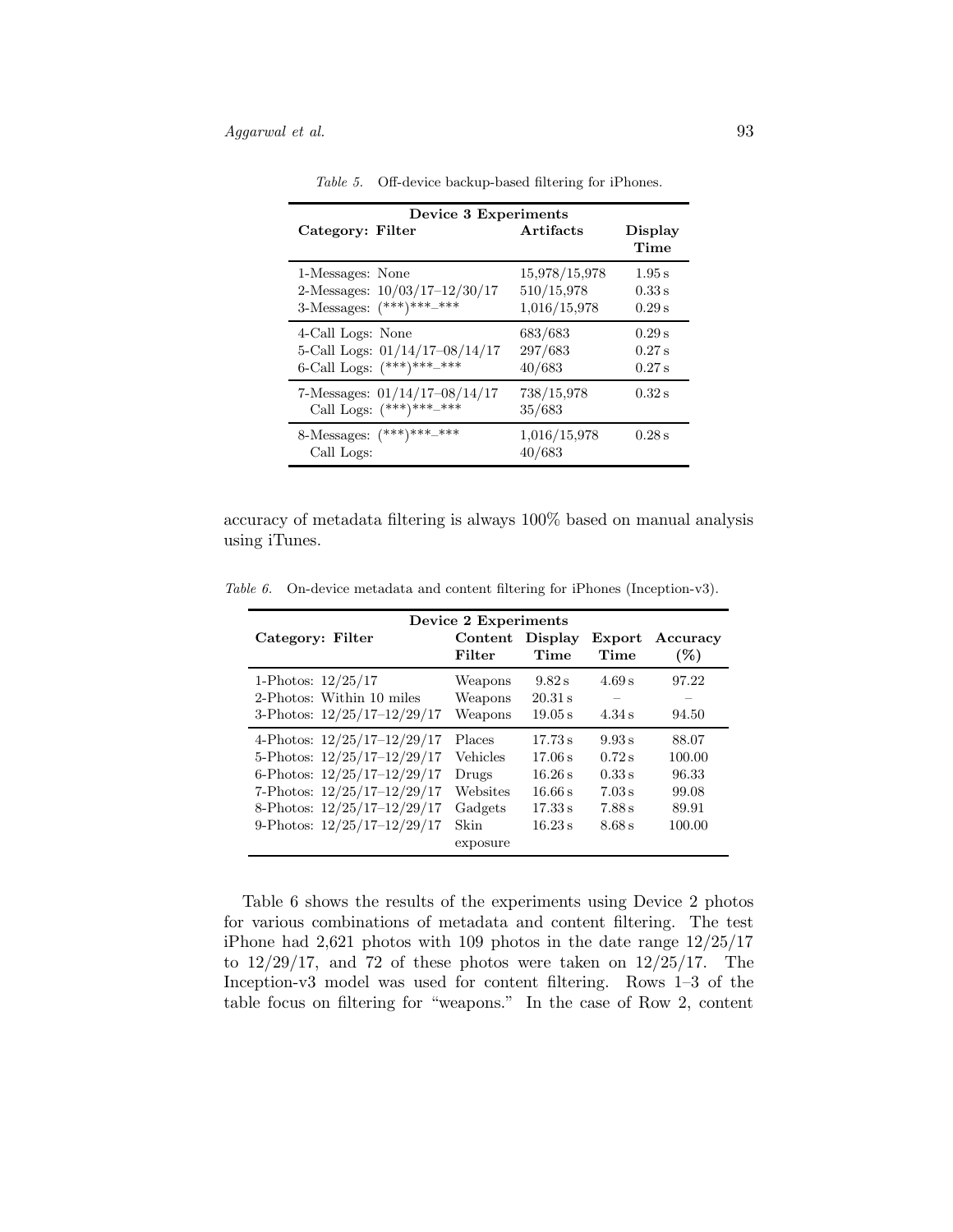| Device 5 Experiments                                                                                                      |                                     |                        |                   |                                      |
|---------------------------------------------------------------------------------------------------------------------------|-------------------------------------|------------------------|-------------------|--------------------------------------|
| Category: Filter                                                                                                          | Artifacts                           | <b>Display</b><br>Time | Export<br>Time    | <b>Size</b>                          |
| 1-Photos: $02/03/18-02/05/18$<br>2-Photos: Current location                                                               | 2/191<br>1/191                      | $0.31$ s<br>0.63 s     | 2.32 s<br>10.58 s | 6.56 MB<br>46.1 MB                   |
| 3-Videos: $12/19/17-02/03/18$<br>4-Videos: Current location                                                               | 3/7<br>7/7                          | 0.89 s<br>0.90 s       | 3.91 s<br>13.09 s | $16.6\,\mathrm{MB}$<br>190 MB        |
| 5-Calendar: $05/29/17-05/30/17$                                                                                           | 85/780                              | 1.03 s                 | 2.40 s            | 13 KB                                |
| 6-Messages: "aaabb"<br>$(***)***-****$<br>7-Messages:                                                                     | 32/25,420<br>5/25,420               | 1.23 s<br>0.92 s       | 14.23 s<br>1.25s  | 7 K B<br>4 KB                        |
| 8-Call Logs: "aaabb"<br>9-Call Logs: $(***)*******$                                                                       | 9/429<br>11/429                     | 0.49 s<br>0.89 s       | 6.59 s<br>11.2 s  | 5 <sub>K</sub> B<br>$6\,\mathrm{KB}$ |
| 10-Messages: $(***)***-****$<br>Photos: $01/28/18-02/05/18$<br>Videos: Current location                                   | 100/25,420<br>6/191<br>7/7          | 1.25s                  | 14.08 s           | 199.1 MB                             |
| 11-Messages: $12/12/17-02/05/18$<br>Call Logs: $(***)***-****$                                                            | 1,000/25,420<br>8/429               | 1.02 s                 | 3.89 s            | 258 KB                               |
| 12-Messages: $09/12/17-09/29/17$<br>Calendar: $09/12/17-09/29/17$<br>Photos: Current location<br>Videos: Current location | 300/25,420<br>5/780<br>1/191<br>7/7 | 1.65 s                 | 18.2 s            | 236.1 MB                             |

*Table 7.* On-device metadata-based filtering for Android phones.

filtering was not applied because none of the weapons photos were taken within 10 miles. Rows 4–9 focus on content filters that would be relevant to law enforcement. The times required for display and export are shown for each experiment. The accuracy measure expresses how well the Inception-v3 model performs content filtering. The accuracy computations involved the creation of a confusion matrix for each experiment, following which the accuracy was computed as:

$$
Accuracy = \frac{TP + TN}{TP + FN + FP + TN} \times 100\tag{1}
$$

where  $TP$  denotes true positive;  $TN$  denotes true negative;  $FP$  denotes false positive; and  $FN$  denotes false negative.

**Android Phone Results.** The Android phone experiments employed Devices 4, 5 and 6. Table 7 shows the results for on-device metadatabased filtering for Device 5. Each experiment (row) focuses on a specific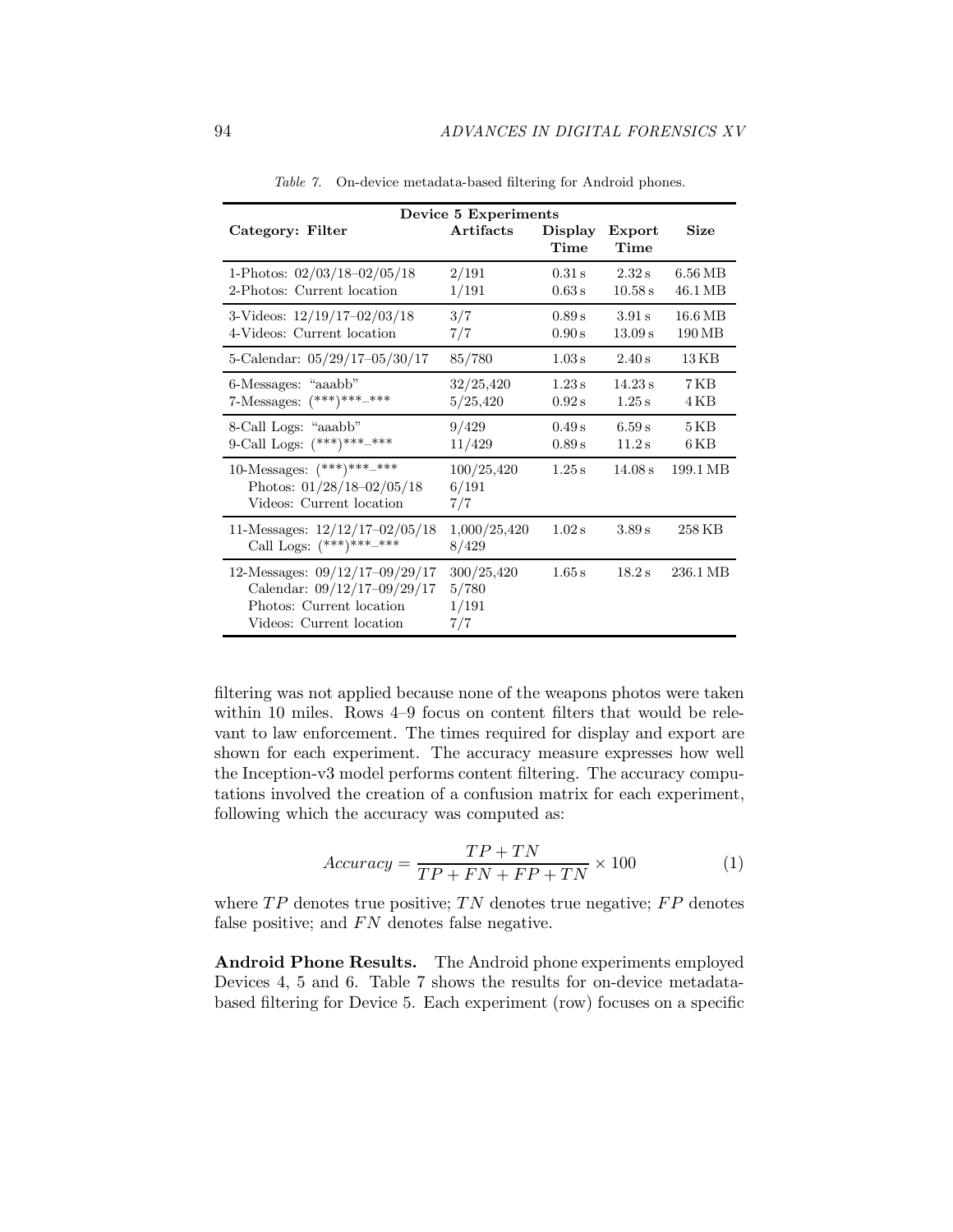| Device 4 Experiments          |               |                |          |          |  |
|-------------------------------|---------------|----------------|----------|----------|--|
| Category: Filter              | Content       | <b>Display</b> | Export   | Accuracy |  |
|                               | Filter        | Time           | Time     | $(\%)$   |  |
| 1-Photos: $11/12/17-02/02/18$ | Weapons       | 35 s           | 1.5s     | 75.68    |  |
| 2-Photos: Current location    | Weapons       | 1.3s           | $0.81$ s | 100.00   |  |
| 3-Photos: $10/12/17-12/02/17$ | Vehicles      | 37.4 s         | 1.56 s   | 25.00    |  |
| 4-Photos: Current location    | Vehicles      | 1.4s           | 1.3s     | 100.00   |  |
| 5-Photos: $12/01/17-01/13/18$ | Drugs         | 34.69 s        | 1.2s     | 92.06    |  |
| 6-Photos: Current location    | Drugs         | 1.2s           | 0.0 s    | 71.43    |  |
| 7-Photos: $08/11/17-12/31/17$ | Skin exposure | 33.08 s        | 2.48 s   | 92.21    |  |

*Table 8.* On-device metadata and content filtering for Android phones (MobileNet).

data category and filter. Note that the display and export times are very good. For example, in the case of the 12-Messages experiment, exporting 236 MB of device artifacts required only 18.2 seconds.

Table 8 shows the results of seven experiments using Device 4 photos for various combinations of metadata and content filtering. The MobileNet model from TensorFlowLite was used for metadata and content filtering. The display and export time results are excellent. The accuracy measure, computed using Equation (1), expresses how well the MobileNet model performs content filtering. The results are modest; better machine learning models will have to be developed to improve the accuracy of content filtering.

**Comparison with Commercial Tools.** Several experiments were conducted to compare the data export times for TDES against the times required by two commercial tools, Paraben and Magnet AXIOM. iPhone Device 2 and Android Device 4 were used in the experiments. Table 9 shows the experimental results – the iPhone comparisons are in the top half of the table and the Android comparisons are in the bottom half of the table. The app installation time (AIT) is the time period from the instant the target device was connected to the laptop to the time when a data selection can be made (in the case of TDES, this is when a data selection can be made on the target device; in the case of Paraben and Magnet AXIOM, this is when a data selection choice can be made on the laptop). The backup acquisition time (BAT) is the time taken for backup-based acquisition. Note that, in the case of TDES, the exported data was stored on a flash drive whereas, in the case of Paraben and Magnet AXIOM, the exported data was stored on the laptop hard drive.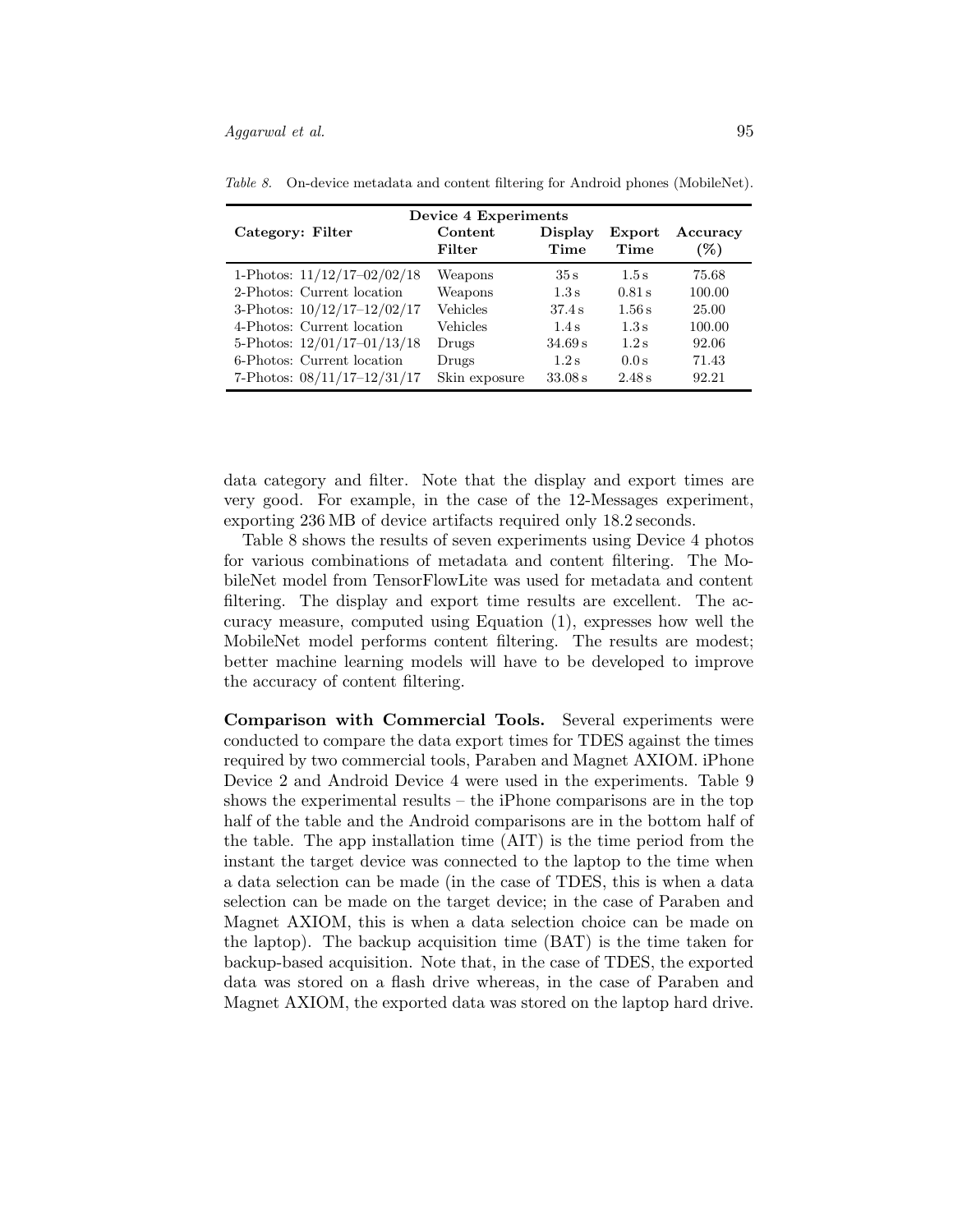| Item            | <b>TDES</b>                                                  | Paraben          | Magnet AXIOM                           |
|-----------------|--------------------------------------------------------------|------------------|----------------------------------------|
| Device 2        |                                                              |                  |                                        |
| (iPhone)        |                                                              |                  |                                        |
| AIT             | 52s                                                          | 10 <sub>m</sub>  | 9 <sub>m</sub>                         |
| BAT             | $26 \,\mathrm{m}$ $(2 \,\mathrm{GB})$                        | $20\,\mathrm{m}$ | 38 m, 54 s (4.1 GB)                    |
| Call Logs       | $(BAT)$ 15 ms                                                | 0.1 s            | 0.4s                                   |
| <b>Messages</b> | $(BAT)$ 16 ms                                                | 0.1 s            | 0.3s                                   |
| Contacts        | $1.8 \,\mathrm{ms}$                                          | 0.2 s            | 0.3s                                   |
| Calendar        | $2 \,\mathrm{ms}$                                            | 0.2 s            | 0.3 s                                  |
| <b>Photos</b>   | $39 \,\mathrm{m}, 3 \,\mathrm{s}$ $(2,621 \,\mathrm{files})$ | -                | $80 \text{ m}$ (29,488 files, 2.30 GB) |
| Videos          | $30 \,\mathrm{m}$ , $15 \,\mathrm{s}$ (109 files)            | —                | $4 \,\mathrm{m}$ (438 files, 1.73 GB)  |
| All Media       | Not needed                                                   | $32\,\mathrm{m}$ | 93 m (48,701 files, 2.69 GB)           |
| Device 6        |                                                              |                  |                                        |
| (Android)       |                                                              |                  |                                        |
| AIT             | 14s                                                          | 5s               | NA                                     |
| <b>BAT</b>      | NΑ                                                           | ΝA               | 29 <sub>m</sub>                        |
| Call Logs       | 1s                                                           | 40s              | 1 m, 17 s                              |
| <b>Messages</b> | 4m, 9s                                                       | 17m, 3s          | 1 m, 21 s                              |
| Contacts        | 1s                                                           | 2 m, 11 s        | $1 m$ , 11 s                           |
| Calendar        | 6s                                                           | 1 m, 5 s         | 1 m, 14 s                              |
| Photos          | 42 s (249 files)                                             |                  | $14 m, 41 s (13,711 \text{ files})$    |
| Videos          | 14 s (22 files)                                              |                  | $1 m, 38 s$ (62 files)                 |
| All Media       | NА                                                           | 43 s             | NΑ                                     |

*Table 9.* Export time comparisons for iPhone Device 2 and Android Device 6.

- **F iPhone Comparison:** The installation time of the TDES app on the iPhone was 52 seconds. Paraben and Magnet AXIOM had to first create a backup of the iPhone data. In the case of Paraben, backup creation (20 minutes) occurs in conjunction with application initialization (10 minutes) whereas Magnet AXIOM has a separate backup creation step of 38 minutes and 54 seconds after 9 minutes of application initialization. Note that TDES has a backup acquisition time only when extracting call logs and messages.
- **Android Phone Comparison:** The installation time of the TDES app on the Android phone was 14 seconds. Since Magnet AXIOM uses backup-based acquisition, a backup must be created before extracting any artifacts. For example, when extracting call logs, Magnet AXIOM created a backup that took 29 minutes followed by call log extraction that took one minute and 17 seconds. The TDES app required 14 seconds for app installation and one second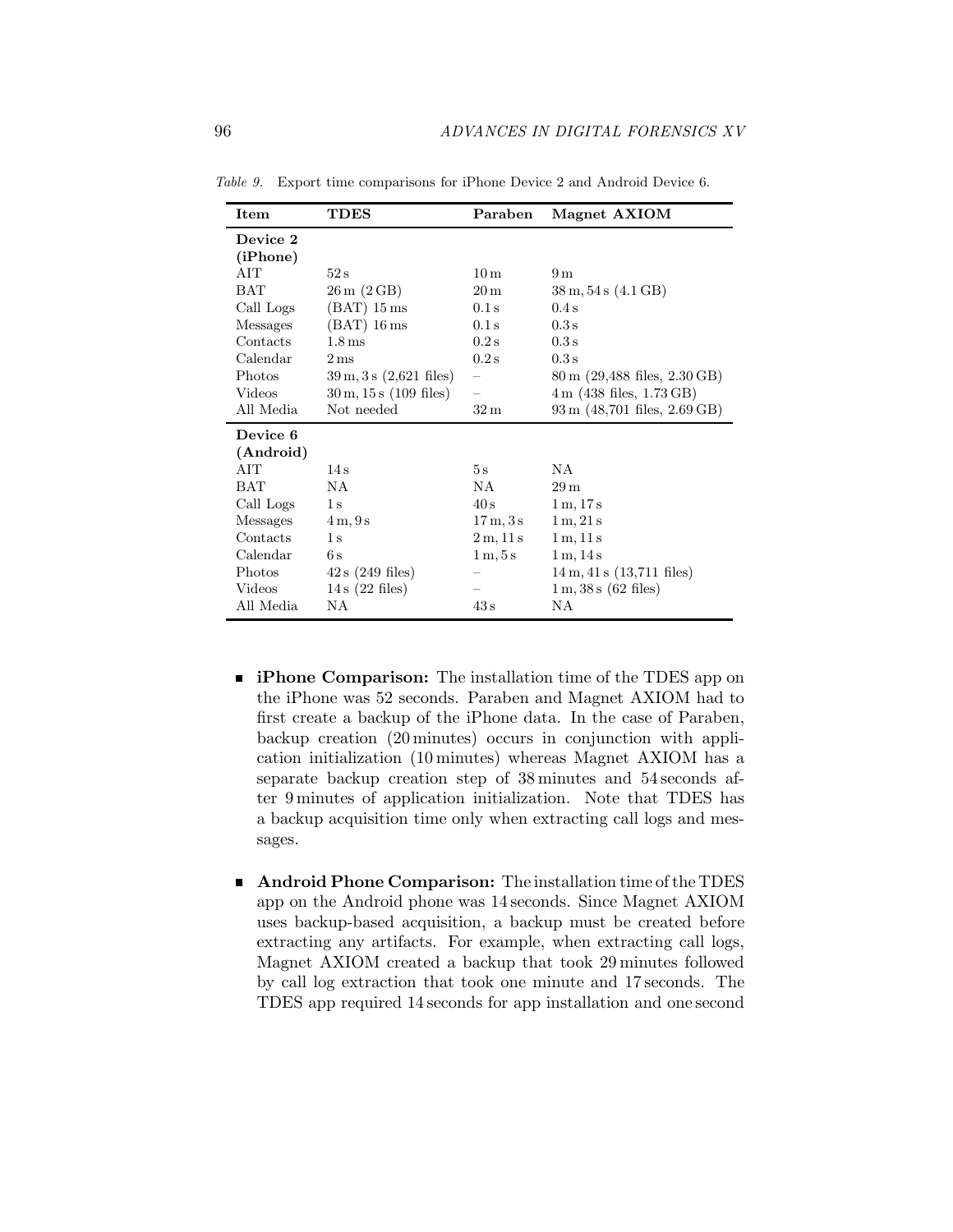for data export. In contrast, Paraben required five seconds for initialization and 40 seconds for data export.

In the case of Paraben and Magnet AXIOM, the only choices available for acquisition are the broad categories shown in Table 9. Paraben does not extract photos and videos separately; it provides one option for all media artifacts. However, experiments revealed that selecting this option resulted in the extraction of metadata associated with media artifacts, not the artifacts themselves.

## **6. Conclusions**

The targeted data extraction system described in this chapter supports the acquisition of relevant data from iOS and Android devices in a forensically-sound manner. It implements state-of-the-art metadata and content filtering functionality based on machine learning techniques. Forensic soundness is realized using the eDiscovery Reference Model [19] and dynamic/live analysis techniques drawn from network and cloud forensics [17, 26]. The design assumes that a phone is voluntarily provided to law enforcement under a documented consent agreement. However, it is equally applicable to situations where a court orders that a smartphone passcode must be provided for evidence recovery or where a smartphone memory dump (e.g., from a cloud backup) with an intact filesystem is available. The targeted data extraction system is currently being provided to law enforcement for testing and feedback, with the goal of incorporating additional features and capabilities.

## **Acknowledgements**

This research was supported in part by the National Institute of Justice, Office of Justice Programs, U.S. Department of Justice under Award No. 2016-MU-CX-K003. The opinions, findings and conclusions or recommendations expressed in this chapter are those of the authors and do not necessarily reflect the opinions of the U.S. Department of Justice.

## **References**

[1] M. Abadi, P. Barham, J. Chen, Z. Chen, A. Davis, J. Dean, M. Devin, S. Ghemawat, G. Irving, M. Isard, M. Kudlur, J. Levenberg, R. Monga, S. Moore, D. Murray, B. Steiner, P. Tucker, V. Vasudevan, P. Warden, M. Wicke, Y. Yu and X. Zheng, Tensorflow: A system for large-scale machine learning, *Proceedings of the Twelfth USENIX Symposium on Operating Systems Design and Implementation*, pp. 265–283, 2016.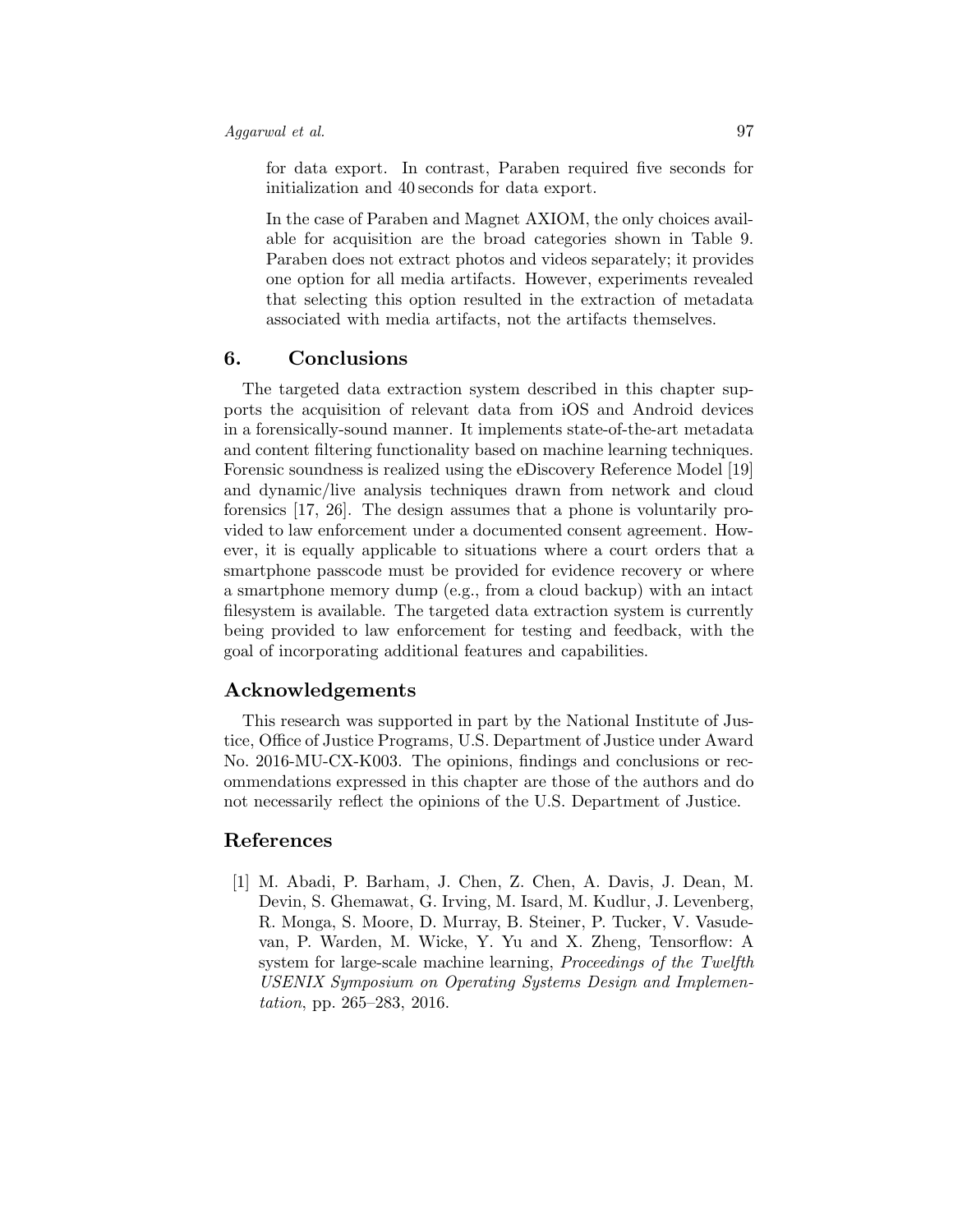- [2] N. Al Mutawa, I. Baggili and A. Marrington, Forensic analysis of social networking applications on mobile devices, *Digital Investigation*, vol. 9(S), pp. S24–S33, 2012.
- [3] A. Aminnezhad, A. Dehghantanha and M. Abdullah, A survey of privacy issues in digital forensics, *International Journal of Cyber-Security and Digital Forensics*, vol. 1(4), pp. 311–323, 2012.
- [4] C. Anglano, Forensic analysis of WhatsApp Messenger on Android smartphones, *Digital Investigation*, vol. 11(3), pp. 201–213, 2014.
- [5] Apple, Core ML, Cupertino, California (developer.apple.com/ documentation/coreml), 2017.
- [6] Apple, iOS Security, iOS 12.3, Cupertino, California (www.apple. com/business/docs/iOS\_Security\_Guide.pdf), 2019.
- [7] AutoHotkey Foundation, AutoHotkey (autohotkey.com), 2019.
- [8] J. Bergstra, F. Bastien, O. Breuleux, P. Lamblin, R. Pascanu, O. Delalleau, G. Desjardins, D. Warde-Farley, I. Goodfellow, A. Bergeron and Y. Bengio, Theano: Deep learning on GPUs with Python, *Proceedings of the BigLearning Workshop*, vol. 3, 2011.
- [9] G. Cantrell, D. Dampier, Y. Dandass, N. Niu and C. Bogen, Research toward a partially-automated and crime-specific digital triage process model, *Computer and Information Science*, vol. 5(2), pp. 29–38, 2012.
- [10] K. Cho, B. van Merrienboer, C. Gulcehre, D. Bahdanau, F. Bougares, H. Schwenk and Y. Bengio, Learning Phrase Representations using RNN Encoder-Decoder for Statistical Machine Translation, arXiv:1406.1078 (arxiv.org/abs/1406.1078), 2014.
- [11] D. Crockford, The application/json Media Type for JavaScript Object Notation (JSON), RFC 4627, 2006.
- [12] Google, Android Developer Manual, Mountain View, California, 2017.
- [13] A. Howard, M. Zhu, B. Chen, D. Kalenichenko, W. Wang, T. Weyand, M. Andreetto and H. Adam, MobileNets: Efficient Convolutional Neural Networks for Mobile Vision Applications, arXiv:1704.04861 (arxiv.org/abs/1704.04861), 2017.
- [14] M. Husain, I. Baggili and R. Sridhar, A simple cost-effective framework for iPhone forensic analysis, *Proceedings of the International Conference on Digital Forensics and Cyber Crime*, pp. 27–37, 2010.
- [15] Y. Jia, E. Shelhamer, J. Donahue, S. Karayev, J. Long, R. Girshick, S. Guadarrama and T. Darrell, Caffe: Convolutional architecture for fast feature embedding, *Proceedings of the Twenty-Second ACM International Conference on Multimedia*, pp. 675–678, 2014.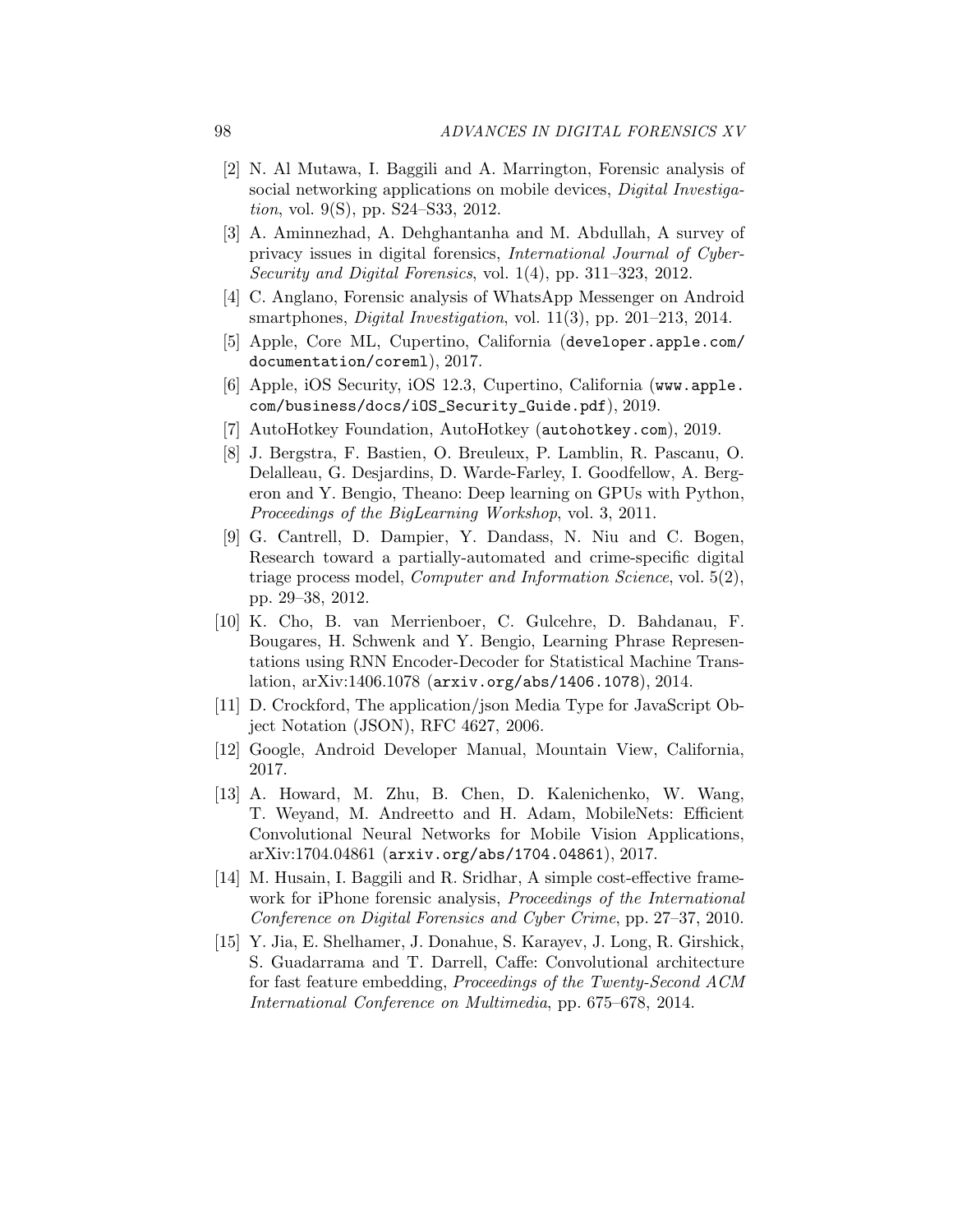- [16] Keras Team, Keras: Deep Learning for Humans, GitHub (github. com/keras-team/keras), 2019.
- [17] S. Khan, A. Gani, A. Abdul Wahab, M. Shiraz and I. Ahmad, Network forensics: Review, taxonomy and open challenges, *Journal of Network and Computer Applications*, pp. 214-235, 2016.
- [18] A. Krizhevsky, I. Sutskever and G. Hinton, ImageNet classification with deep convolutional neural networks, in *Communications of the ACM*, vol. 60(6), pp. 84–90, 2017.
- [19] D. Lawton, R. Stacey and G. Dodd, E-Discovery in Digital Forensic Investigations, CAST Publication Number 32/14, Centre for Applied Science and Technology, Home Office, London, United Kingdom, 2014.
- [20] Y. LeCun, Y. Bengio and G. Hinton, Deep learning, *Nature*, vol. 521(7553), pp. 436–444, 2015.
- [21] libimobile.org, libimobiledevice: A cross-platform software protocol library and tools to communicate with iOS devices natively (www.libimobiledevice.org), 2019.
- [22] J. Mahadeokar, Open NSFW Model, GitHub (github.com/yahoo/ open\_nsfw), 2017.
- [23] S. Morrissey and T. Campbell, *iOS Forensic Analysis: For iPhone, iPad and iPod touch*, Apress, New York, 2010.
- [24] K. Murphy, *Machine Learning: A Probabilistic Perspective*, MIT Press, Cambridge Massachusetts, 2012.
- [25] D. Quick and M. Alzaabi, Forensic analysis of the Android filesystem YAFFS2, *Proceedings of the Ninth Australian Digital Forensics Conference*, pp. 100–109, 2011.
- [26] V. Roussev, A. Barreto and I. Ahmed, Forensic Acquisition of Cloud Drives, arXiv:1603.06542 (arxiv.org/abs/1603.06542), 2016.
- [27] V. Roussev, C. Quates and R. Martell, Real-time digital forensics and triage, *Digital Investigation*, vol. 10(2), pp. 158–167, 2013.
- [28] N. Scrivens and X. Lin, Android digital forensics: Data, extraction and analysis, *Proceedings of the ACM Turing 50th Celebration Conference – China*, article no. 26, 2017.
- [29] A. Shekhar, Android TensorFlow Machine Learning Example, *MindOrks Blog* (blog.mindorks.com/android-tensorflow-mach ine-learning-example-ff0e9b2654cc) March 6, 2017.
- [30] Y. Steinbuch and J. Tacopino, Woman records horrific scene after boyfriend is fatally shot by police, *New York Post*, July 7, 2016.